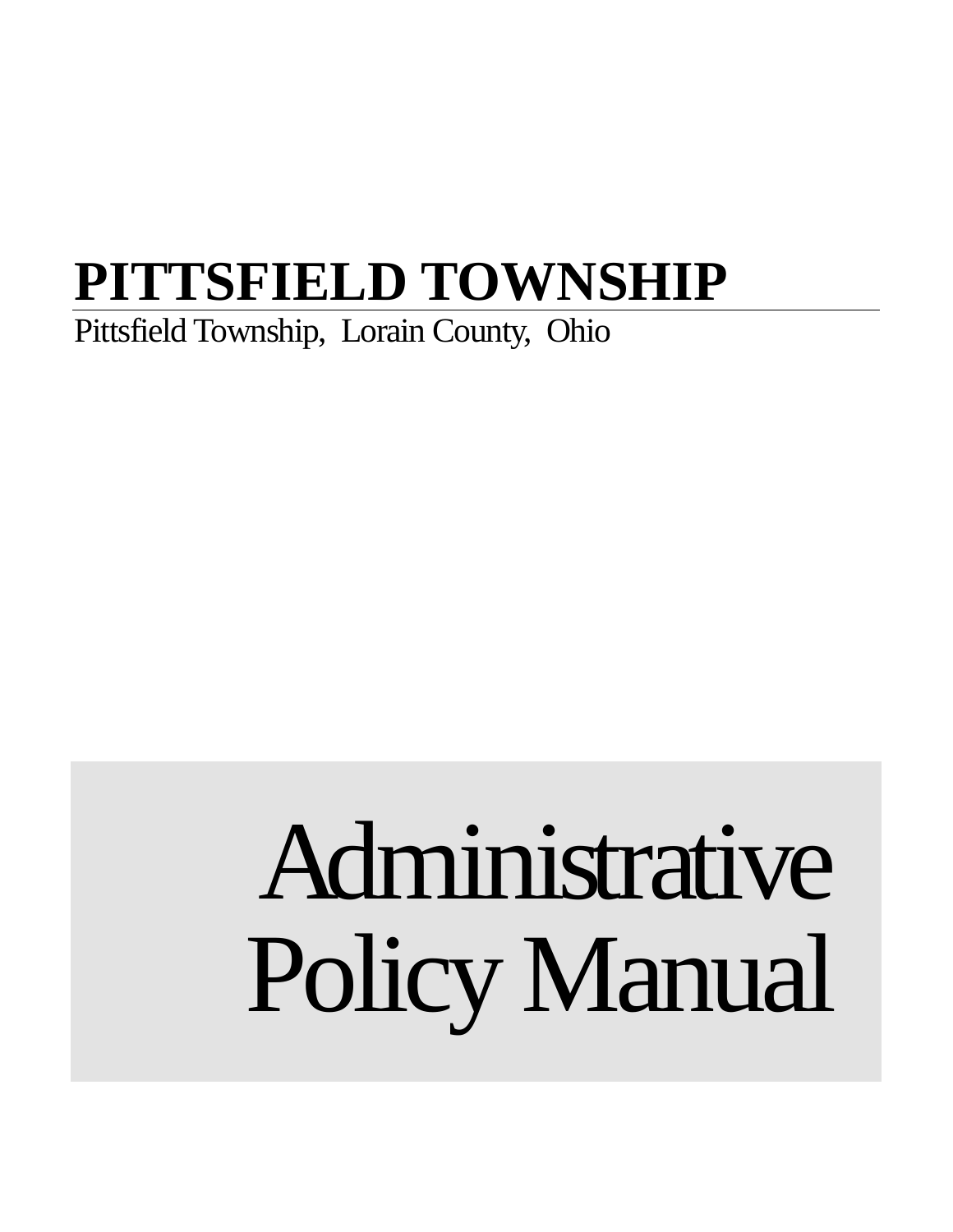## Administrative Policy Manual

Pittsfield Township 16940 State Route 58 Oberlin, Ohio 44074

Phone 440-774-8503 • Fax 440-774-7223

Pittsfield is the largest of the county's 18 townships at 26.27 sq. miles and has 19.65 miles of roads to maintain. Only three of the more populous townships (Carlisle, Columbia, and Eaton) have more road mileage. The 2000 census showed 1549 residents in the Township, which ranks 14<sup>th</sup> among Lorain County townships.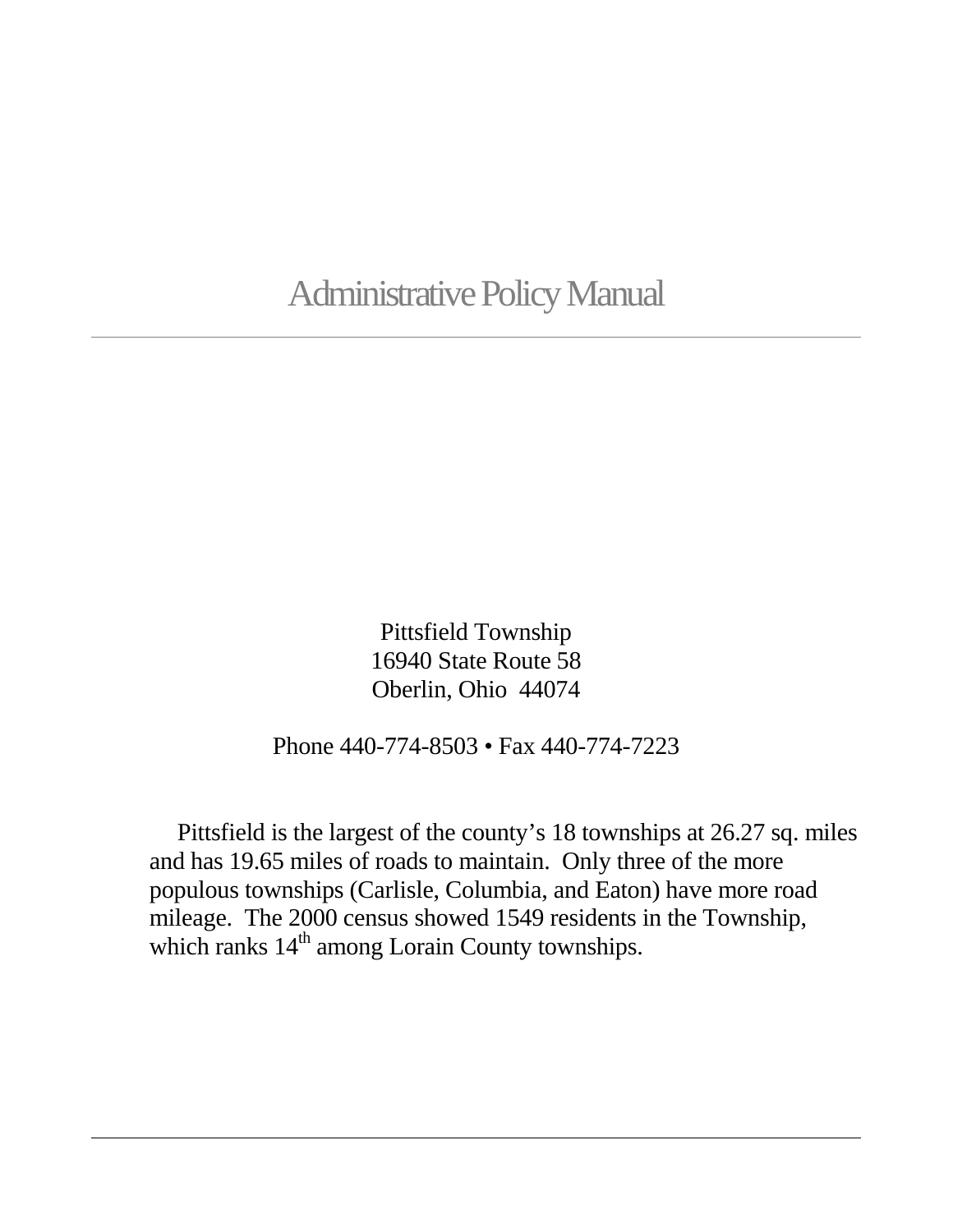## **Table of Contents**

Chapter 1 – Policies

### Chapter 2 – Job Descriptions

Chapter 3 – Township Fees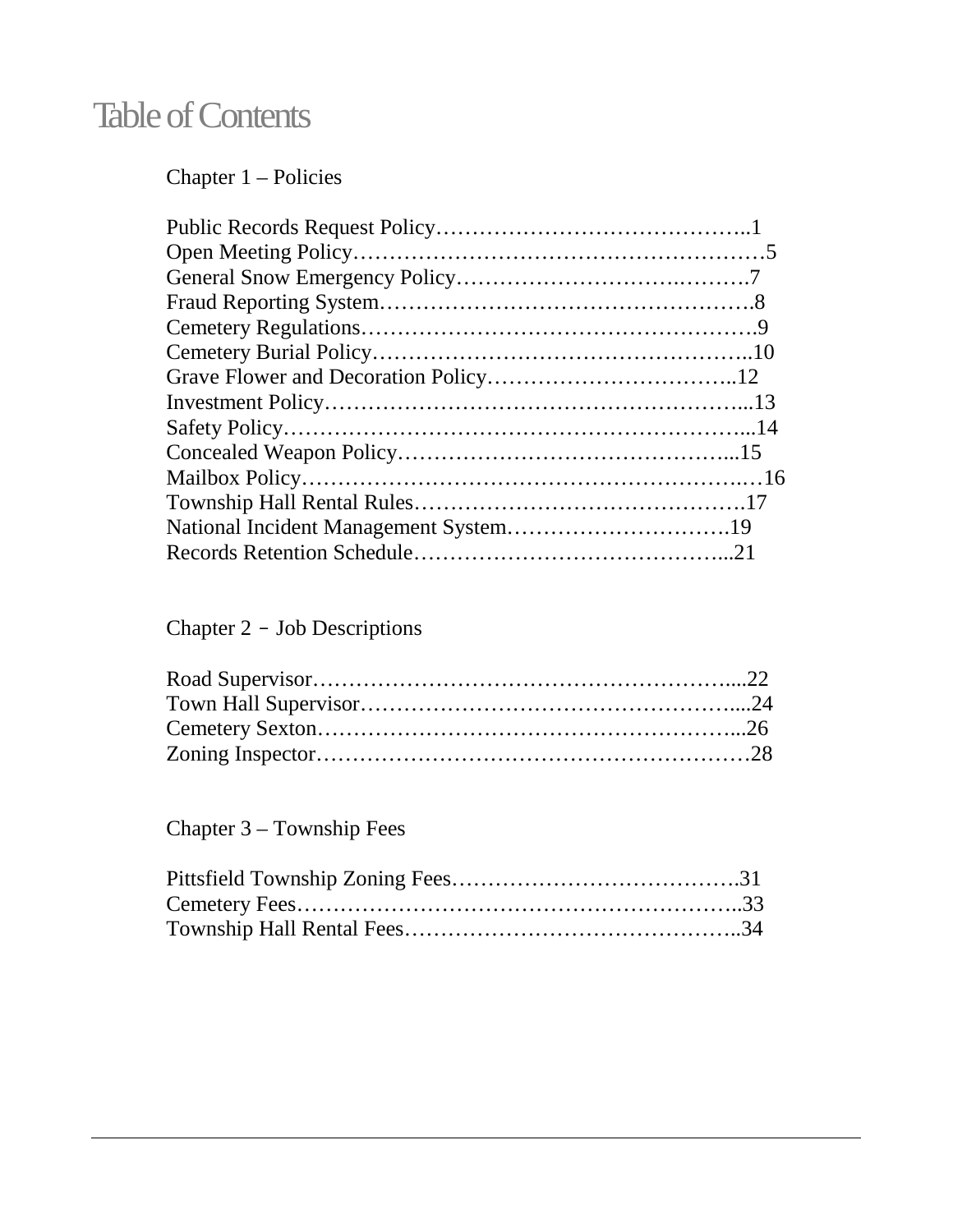Chapter 4 – Township Forms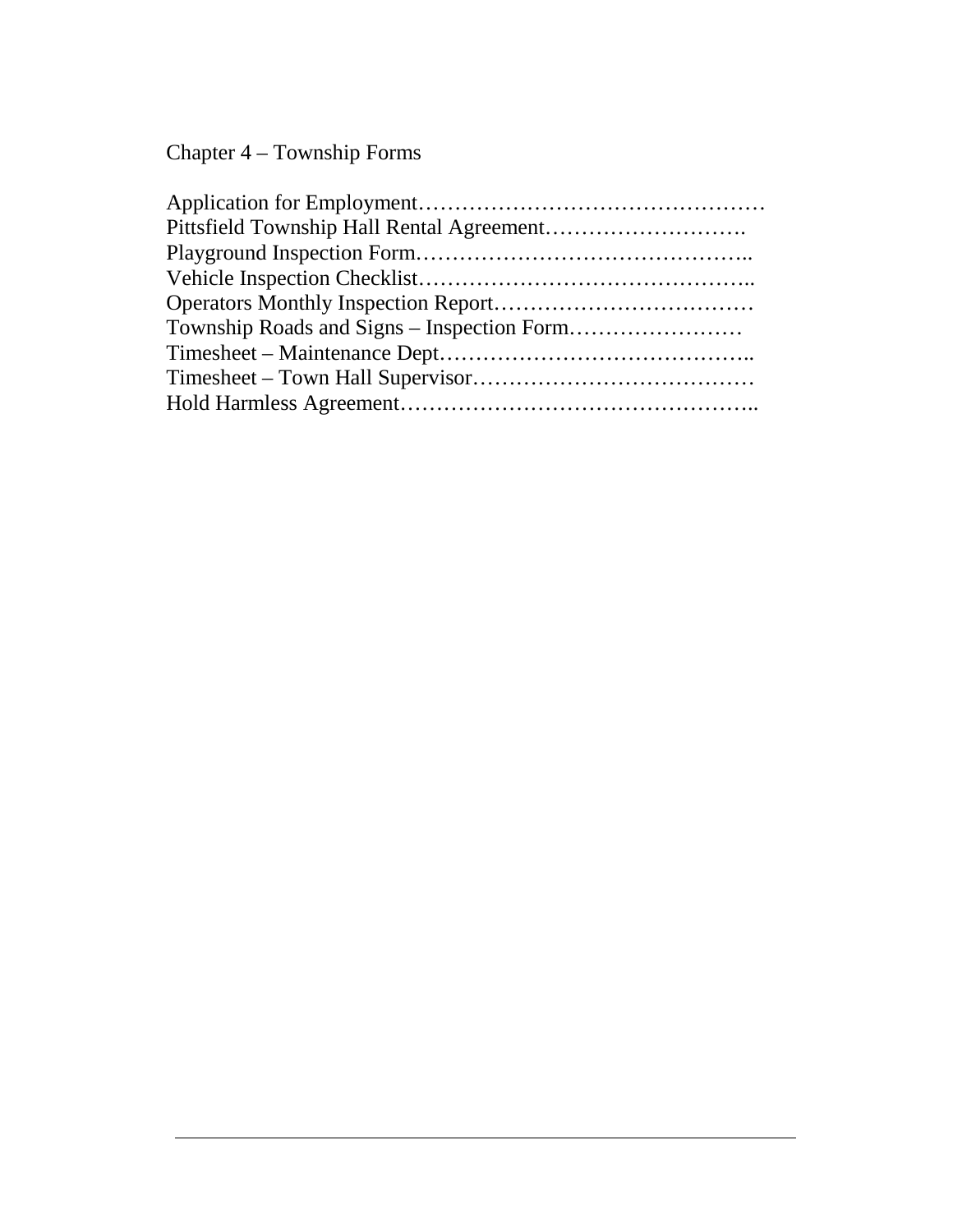## Public Records Request Policy

*As required by the Ohio's Public Records Act, Pittsfield Township has a records request policy to provide an openness to the records of this governmental entity.*

### **Introduction**

It is the policy of the Pittsfield Township (the "Township") that openness and transparency leads to a better informed citizenry, which leads to better and more responsive government. It is the policy of the Township to strictly adhere to Ohio's Public Records Act. All exemptions to openness are to be construed in their narrowest sense, and any denial of public records in response to an otherwise proper and valid request must be accompanied by an explanation, including legal authority, as outlined in the Ohio Revised Code. If the request is in writing, the explanation also must be in writing.

### **Section 1. Public Records**

This office, in accordance with the Ohio Revised Code, defines "records" as including the following: any document – paper, electronic (including, but not limited to, e-mail) or other format – that is created or received by, or comes under the jurisdiction of, a public office that documents the organization, functions, policies, decisions, procedures, operations or other activities of the office. All records of the Township are public unless they are specifically exempt from disclosure under the Ohio Revised Code.

**Section 1.1** – It is the policy of the Township that, as required by Ohio law, records will be organized and maintained so that they are readily available for inspection and copying (see Section 4 for the e-mail record policy). Record retention schedules are to be updated regularly and posted prominently.

### **Section 2. Evaluating the Request**

Each request for public records should be evaluated for a response using the following guidelines:

**Section 2.1 –** Although no specific language is required to make a request, the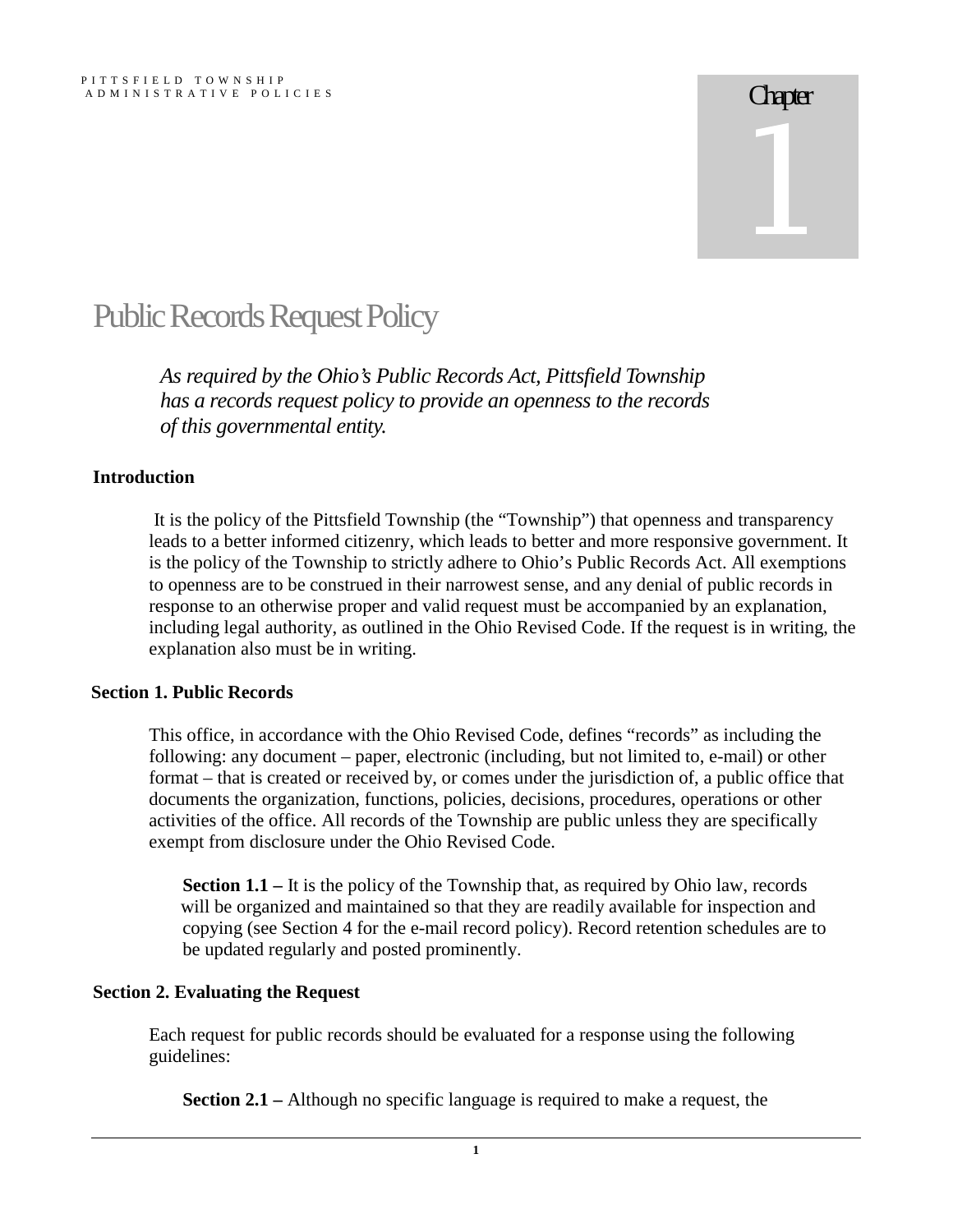requester must at least identify the records requested with sufficient clarity to allow the Township to identify, retrieve and review the records. If it is not clear what records are being sought, the records custodian must contact the requester for clarification and should assist the requester in revising the request by informing the requester of the manner in which the Township keeps its records. Although the requester may designate the format that such documents are to be placed for inspection, the Township is not required to put the requested documents into a format that is not within the ordinary scope of its normal record-keeping function or normal capability. Additionally, the Township is not required to create records that otherwise did not exist, or to create, for example, a computer program simply in order to respond to a public records request.

**Section 2.2** – The requester does not have to put a records request in writing, and does not have to provide his or her identity or the intended use of the requested public record. It is this office's general policy that this information is not to be required of the requester, and, indeed, the demand for this information is tantamount to a denial of the request.

**Section 2.3** – Public records are to be available for inspection during regular business hours, generally, Monday through Friday, 8:30 a.m. to 5:00 p.m., excepting holidays. Public records must be made available within a reasonable period of time, although there is no statutory definition of this time period. "Prompt" and "reasonable" take into account the volume of records requested, including the time and resources needed to make them available; the proximity of the location where the records are stored; and the necessity of any legal review of the records request.

**Section 2.4 –** Each request should be evaluated for an estimated length of time required to gather the records. Routine requests for records should be satisfied immediately if feasible to do so. Routine requests include, but are not limited to, meeting minutes (both in draft and final form), budgets, salary information, forms and applications, personnel rosters, etc. If fewer than twenty (20) pages of copies are requested or if the records are readily available in an electronic format that can be e-mailed or downloaded easily, these should be made as quickly as the equipment allows.

All requests for public records must be either fully responded to or acknowledged in writing by the Township within three (3) business days following the office's receipt of the request. If a request is deemed to be significantly beyond "routine," such as seeking a voluminous number of copies or requiring extensive research, the acknowledgement must include the following:

> **Section 2.4a** – An estimated number of business days it will take to satisfy the request. **Section 2.4b** – An estimated cost if copies are requested. **Section 2.4c** – Any items within the request that may be exempt from disclosure.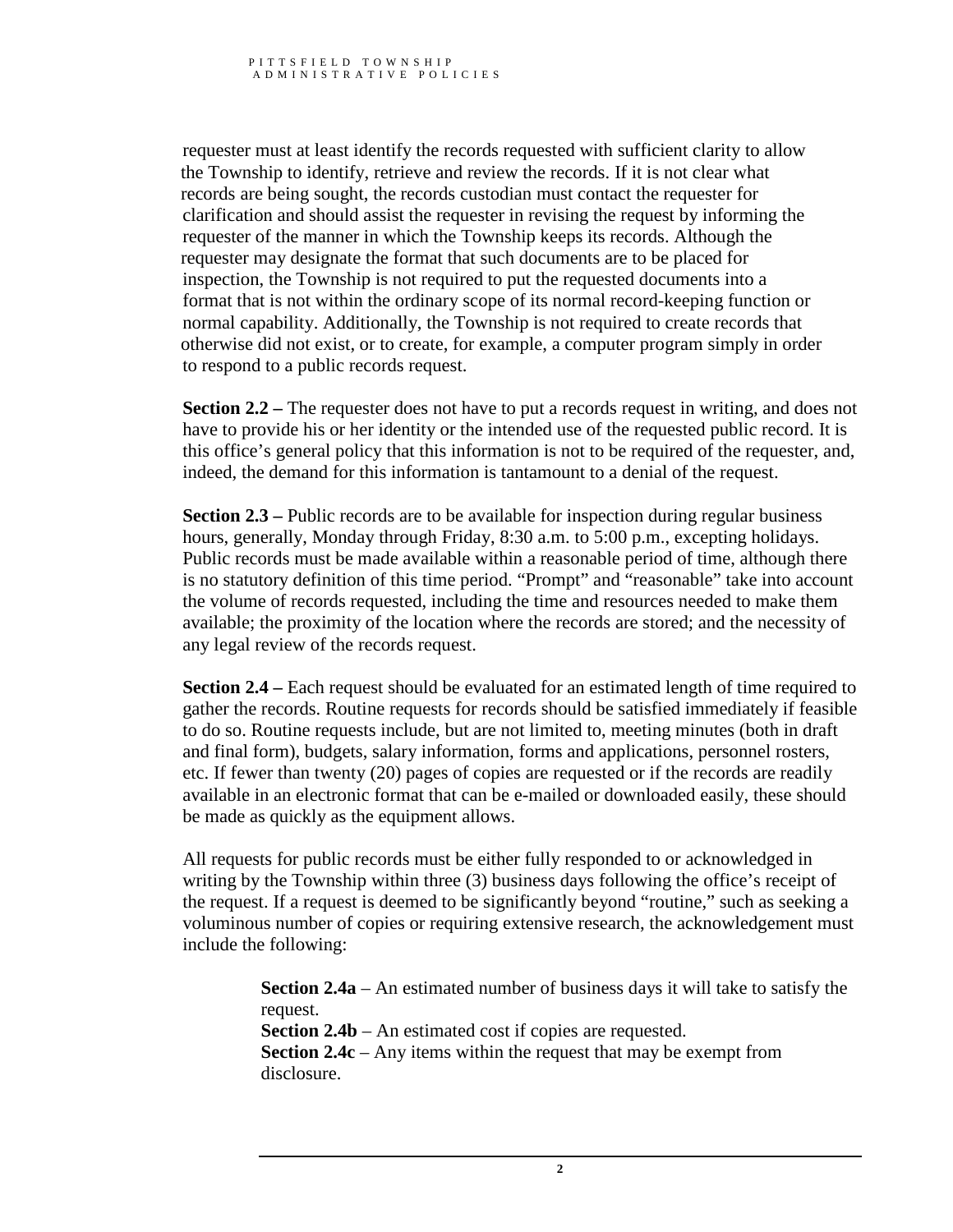**Section 2.5 –** Any denial of public records requested must include an explanation, including legal authority. If portions of a record are public and portions are exempt, the exempt portions are to be redacted and the remainder released. If there are redactions, each redaction must be accompanied by a supporting explanation, including legal authority for its exclusion as a public record.

#### **Section 3. Costs for Public Records**

Those seeking public records will be charged only the actual costs of making copies. Actual costs include:

**Section 3.1** – The charge for paper copies is 5 cents (\$.05) per page. **Section 3.2** – The charge for downloaded computer files to a compact disc is \$1.00 per disc. **Section 3.3** – There is no charge for documents e-mailed. **Section 3.4** – Requesters may ask that documents be mailed to them. They will be charged the actual costs of the postage and mailing supplies. **Section 3.5** – The Department will not charge, under any circumstances, for an employee's time to complete the records compilation or for sending the documents.

#### **Section 4. Electronic Mail**

Electronic mail ("e-mail") is simply one format for the creation and storage of a document. Documents in electronic-mail format are records as defined by the Ohio Revised Code when their content relates to the business of the office. It is, therefore, the content, rather than the format, that defines whether a document is a public record. E-mail documents are to be treated in the same fashion as records in other formats and should be given the same records retention schedules.

**Section 4.1** – Records in private e-mail accounts used to conduct public business are subject to disclosure, and all employees or representatives of this office are instructed to retain their e-mails that relate to public business (See Section 1, Public Records) and to copy them to their business e-mail accounts and/or to the office's records custodian.

**Section 4.2** – The records custodian is to treat the e-mails from private accounts as records of the public office, filing them in the appropriate way, retaining them per established schedules, and making them available for inspection and copying in accordance with the Public Records Act.

#### **Section 5. Failure to Respond to a Public Records Request**

The Township recognizes the legal and non-legal consequences of failure to properly respond to a public records request. In addition to the distrust in government that failure to comply may cause, the Township's failure to comply with a request may result in a court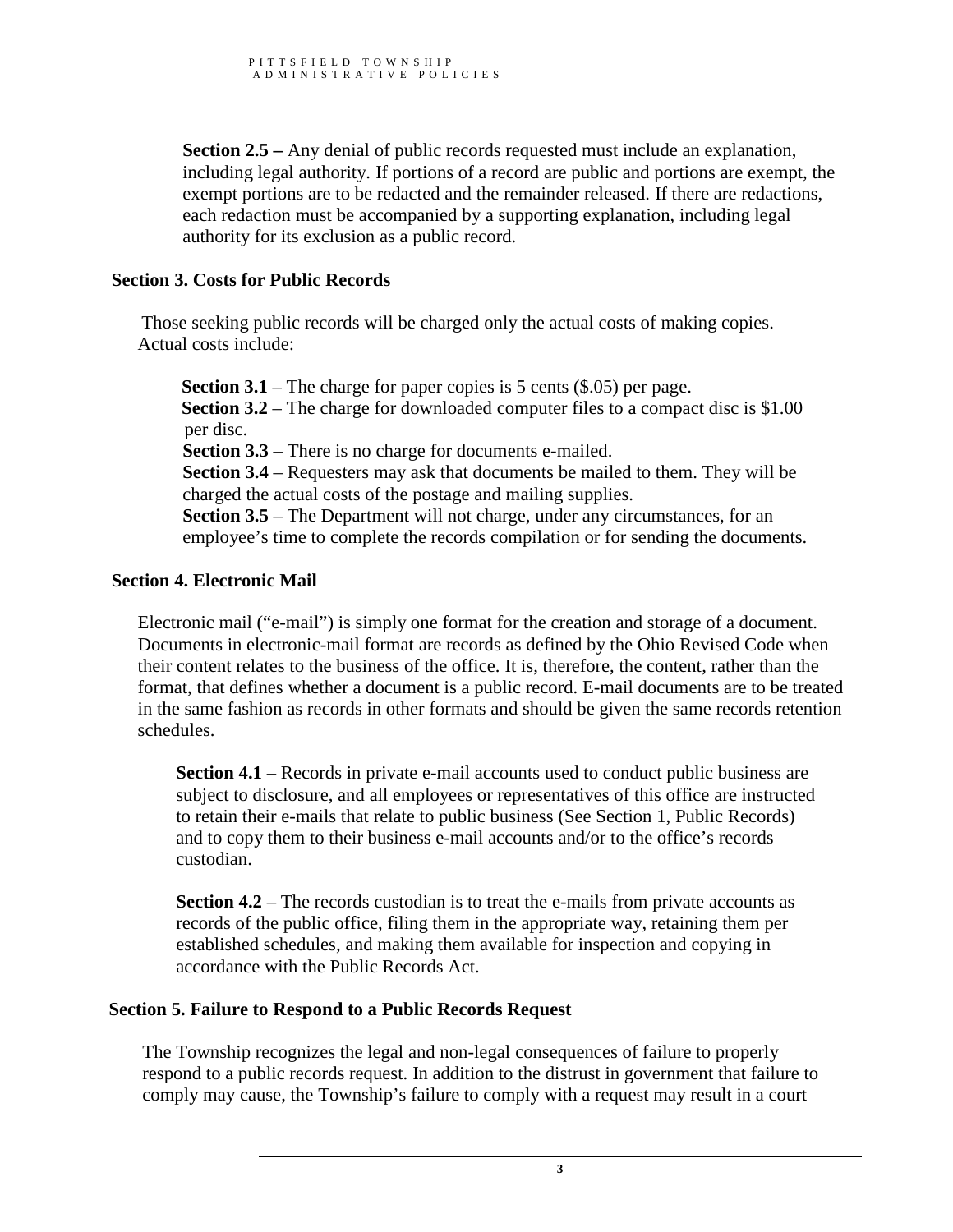order for the Township to comply with the law, and for the Township to pay the requester attorney's fees, court costs and damages.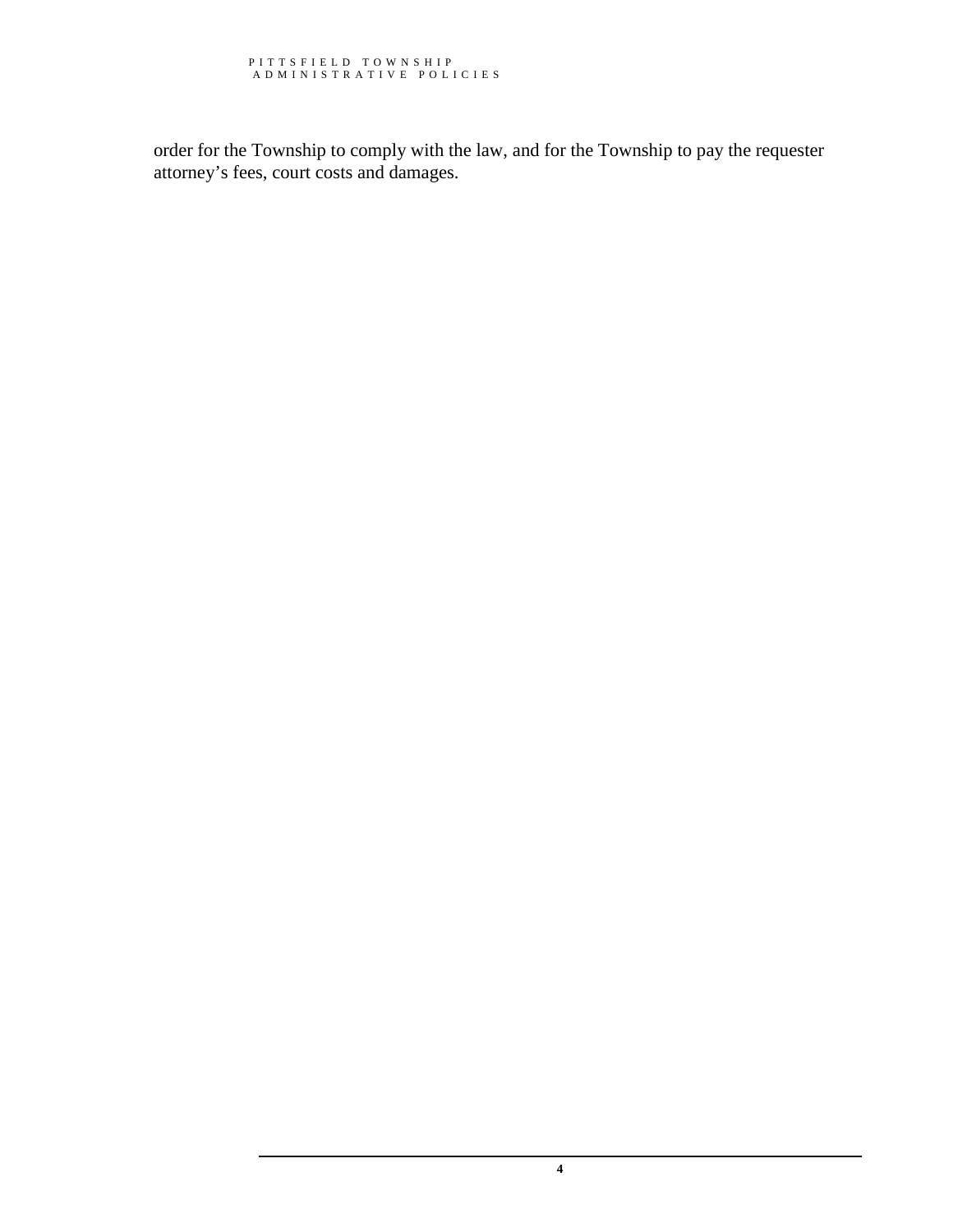#### P I T T S F I E L D T O W N S H I P A D M I N I S T R A T I V E P O L I C I E S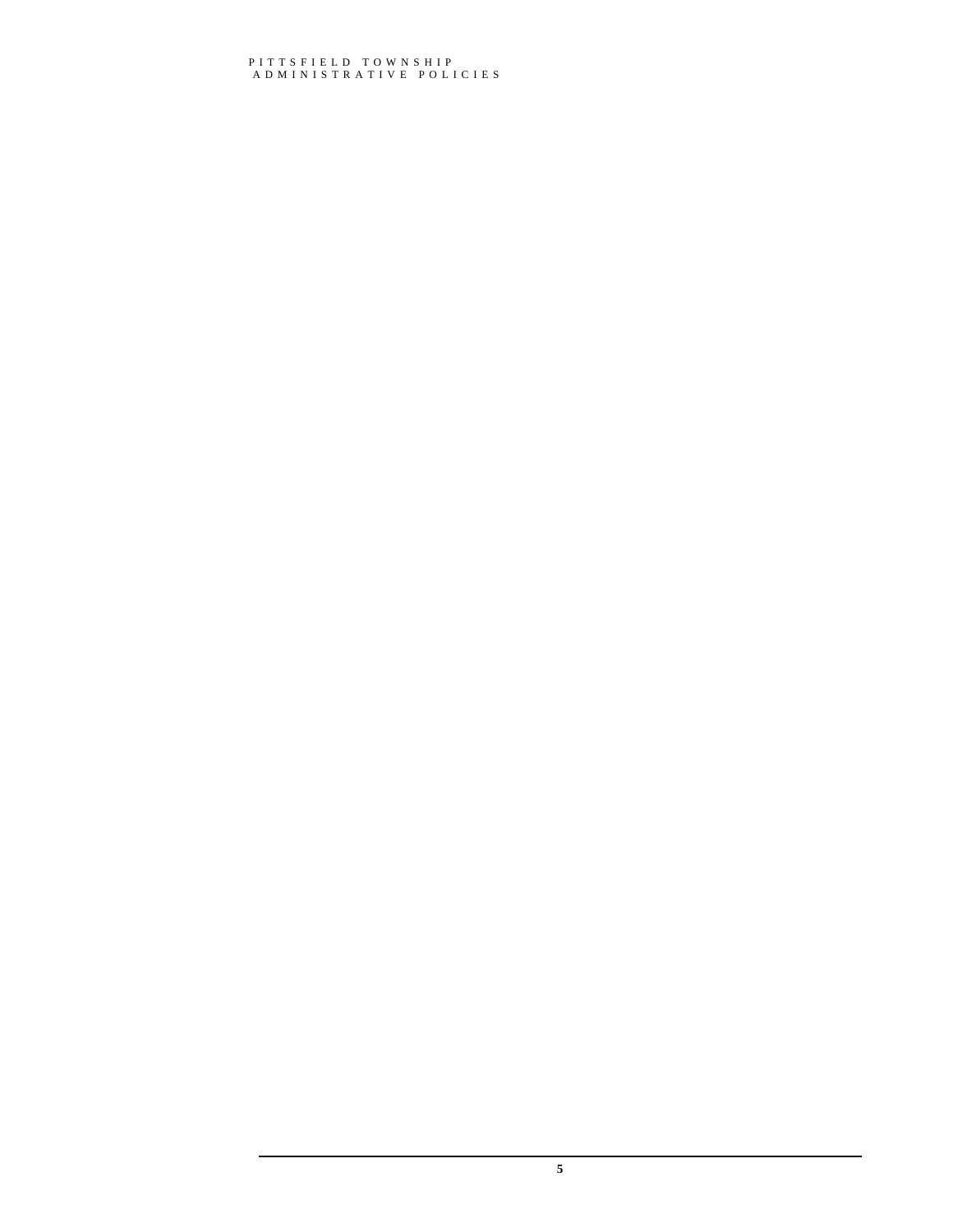## **Open Meeting Policy**

The Board of Trustees of Pittsfield Township, Lorain County, Ohio, in compliance with RC 121.22(F), hereby establishes the method whereby any person may determine the date, time and place of regular meetings and the date, time, place and purposes of special meetings of the Board, and whereby the news media may be notified of the date, time, place and purposes of special and emergency meetings of the Board.

#### **1. Regular meetings**

Regular meetings of the Board will be held the first and third Monday of each month, at 7:30pm. Unless otherwise provided, all meetings will he held at Pittsfield Township Hall, located at 16940 St. Rt. 58.

The Fiscal Officer shall give notice of regular meetings by posting the meeting date on the public sign board in the township park as well as insuring the dates are available on the township website. If the date, time or location of a regular meeting is changed, notice of the change shall be posted as provided in this section at least 5 days prior to the meeting.

#### **2. Special and emergency meetings**

Special meetings of the Board will be held at the call of any two members of the Board of Trustees. The call for a special meeting shall specify the date, time, location and purposes of the meeting. Unless otherwise provided, special meetings will be held at the same location as regular meetings.

The Fiscal Officer shall give notice of the date, time, location and purposes of a special meeting other than an emergency meeting by posting in the same location(s) as provided for posting notice of regular meetings as well as attempt to place the information in at least one local newspaper if time allows. Notice shall be posted as far in advance of the meeting as practicable, but not less than twenty-four hours prior to the meeting.

If there is sufficient time to provide twenty-four hours' notice, the Fiscal Officer shall give notice of an emergency meeting in the same manner as notice of a non-emergency special meeting. Otherwise, notice of an emergency meeting is not required, except as provided in Section 3 or Section 4.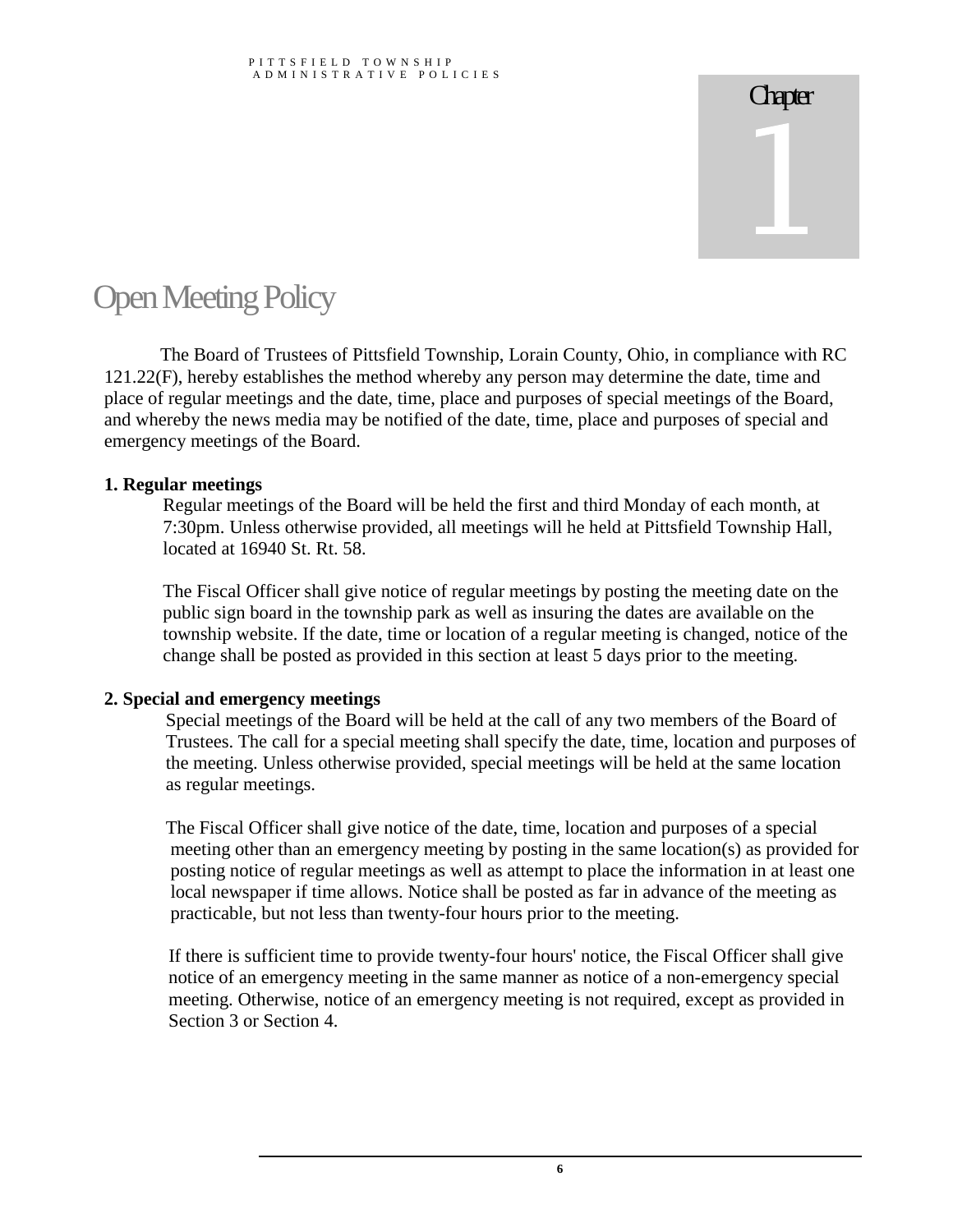#### **3. Notice to news media of special and emergency meetings**

News media who have requested notice of special meetings shall be individually notified by the Fiscal Officer of the date, time, location and purposes of any such meeting at least twenty-four hours in advance of the meeting. If the meeting is an emergency meeting, the member or members calling it shall immediately notify the media who have requested notification of the date, time, location and purposes of the meeting.

#### **4. Notice of meetings to discuss particular business**

The Fiscal Officer shall give reasonable advance notice of all regular or special meetings at which a particular type of public business is to be discussed, to any person who has requested such notice. If time permits, such notice shall be by mail and may include a copy of the meeting agenda. Otherwise, telephone notice shall be given. A request for notice shall be in writing, shall state the requester's name, address, telephone number, and the nature of the public business in which the requestor has a particular interest and desires notice, and shall be accompanied by payment of a fee of \$10.00. Any such request shall remain in force for 12 months.

#### **5. Special notice required by law**

When a particular form or method of notice is required by statute for a public hearing or meeting of the Board, notice of the hearing or meeting shall be given in the form and manner prescribed by statute, in addition to notice otherwise required under this resolution.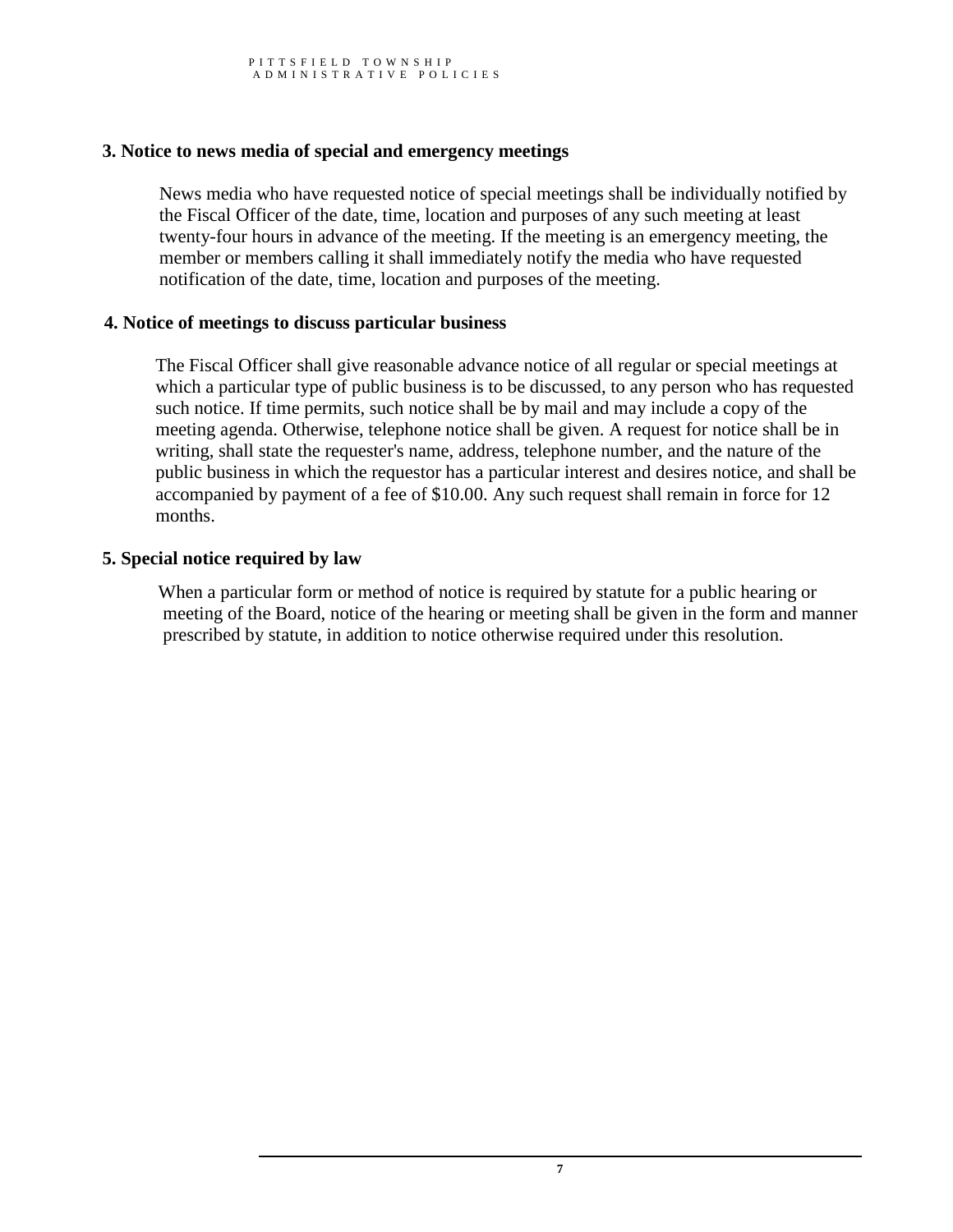## General Snow Emergency Policy

- **WHEREAS**, Ohio Revised Code Section 4506.02(A)(5) includes exemptions for commercial driver's license (CDL) requirements in the case of snow emergencies, and
- **WHEREAS**, Pittsfield Township qualifies for these exemptions as a local government jurisdiction with a population under 3000, and
- **WHEREAS**, it may, in exceptional circumstances, be necessary to operate township snow removal equipment with personnel that do not possess a CDL
- **THEREFORE** be it so resolved that any trustee may declare a snow emergency within the township and authorize the operation of township snow removal equipment for the purpose of plowing, cindering or salting of township roads and property within Pittsfield Township if the following conditions exist:
	- **-** CDL qualified employees are not available to operate the equipment
	- **-** snow and/or ice conditions pose or threaten to pose a significant safety hazard to residents of the township
	- an actual snow emergency has been declared by at least one trustee
	- 1. efforts are made through public media to inform township residents of the declaration of a snow emergency within the township.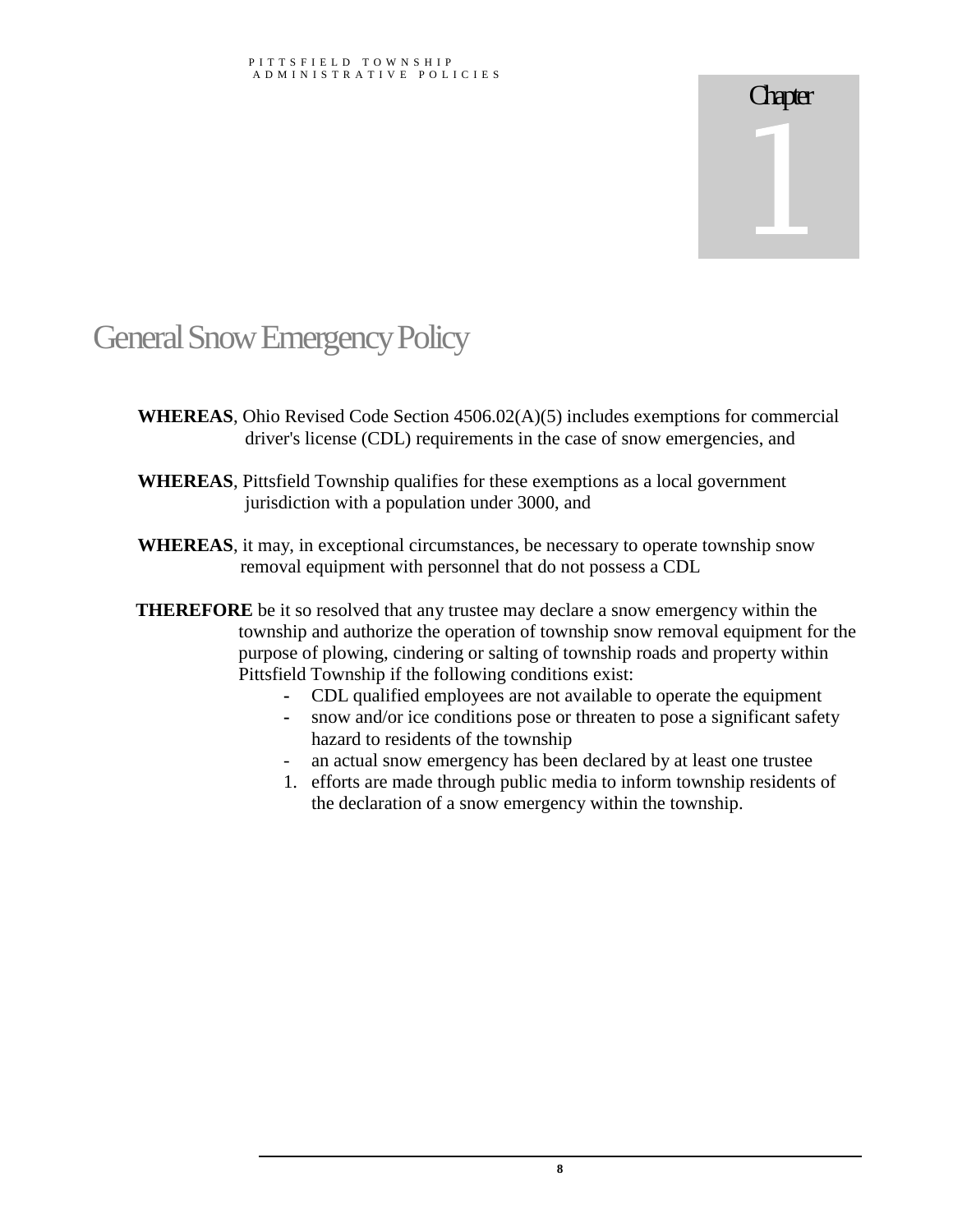## Fraud Reporting System

*Pursuant to Ohio Revised Code 117.103 (B) (1), a public office shall provide information about the Ohio fraud-reporting system and the means of reporting fraud to each new employee upon employment with the public office.*

The Ohio Auditor of State's office maintains a system for the reporting of fraud, including misuse of public money by any official or office. The system allows all Ohio citizens, including public employees, the opportunity to make anonymous complaints through a toll free number, the Auditor of State's website, or through the United States mail.

#### **Auditor of State's fraud contact information:**

| Telephone: | 1-866-FRAUD OH (1-866-372-8364)                                                                                              |
|------------|------------------------------------------------------------------------------------------------------------------------------|
| US Mail:   | Ohio Auditor of State's Office<br>Special Investigations Unit<br>88 East Broad Street<br>P.O. Box 1140<br>Columbus, OH 43215 |
| Web:       | www.ohioauditor.gov                                                                                                          |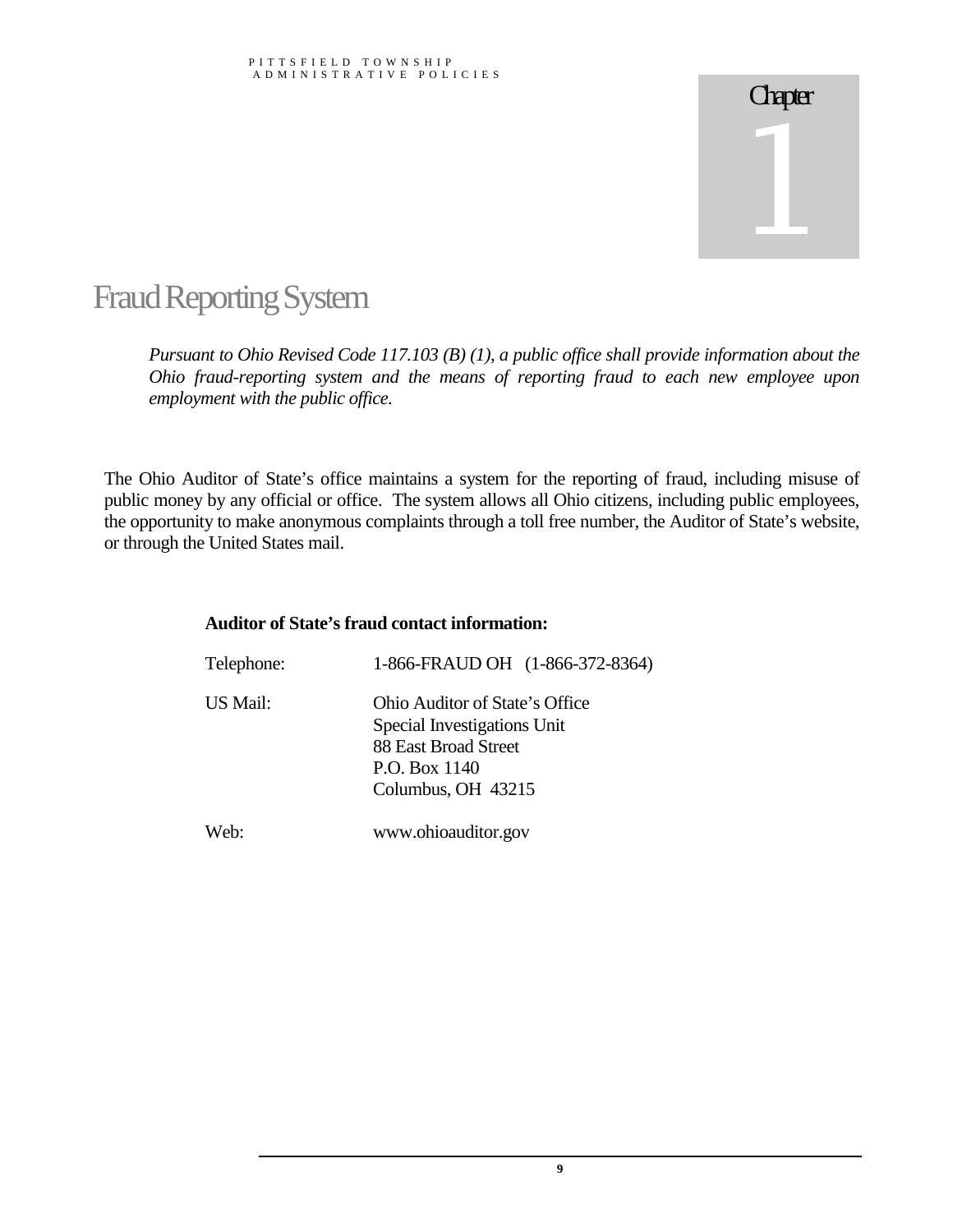## **Cemetery Regulations**

- 1. Planting of shrubs and trees on cemetery lot is not permitted.
- 2. Placing of stones or marble chips around markers is not permitted.
- 3. All waste paper, boxes or bouquets must be disposed of in the containers provided.
- 4. The sexton and/or maintenance workers reserve the right to remove and dispose of any flowers, wreaths, etc. when they become unsightly.
- 5. All flower pots, shepherds crooks and plantings must be removed by November  $15<sup>th</sup>$  for fall cleanup and April  $15<sup>th</sup>$  for spring cleanup.
- 6. Flower pots or urns shall be no larger than 10 inches in diameter.
- 7. Poles or shepherd hooks for hanging baskets are permitted, however the bottom of the basket must be 18 inches above the ground.
- 8. The placing of toys, articles of clothing, boxes, bottles or cans is not permitted.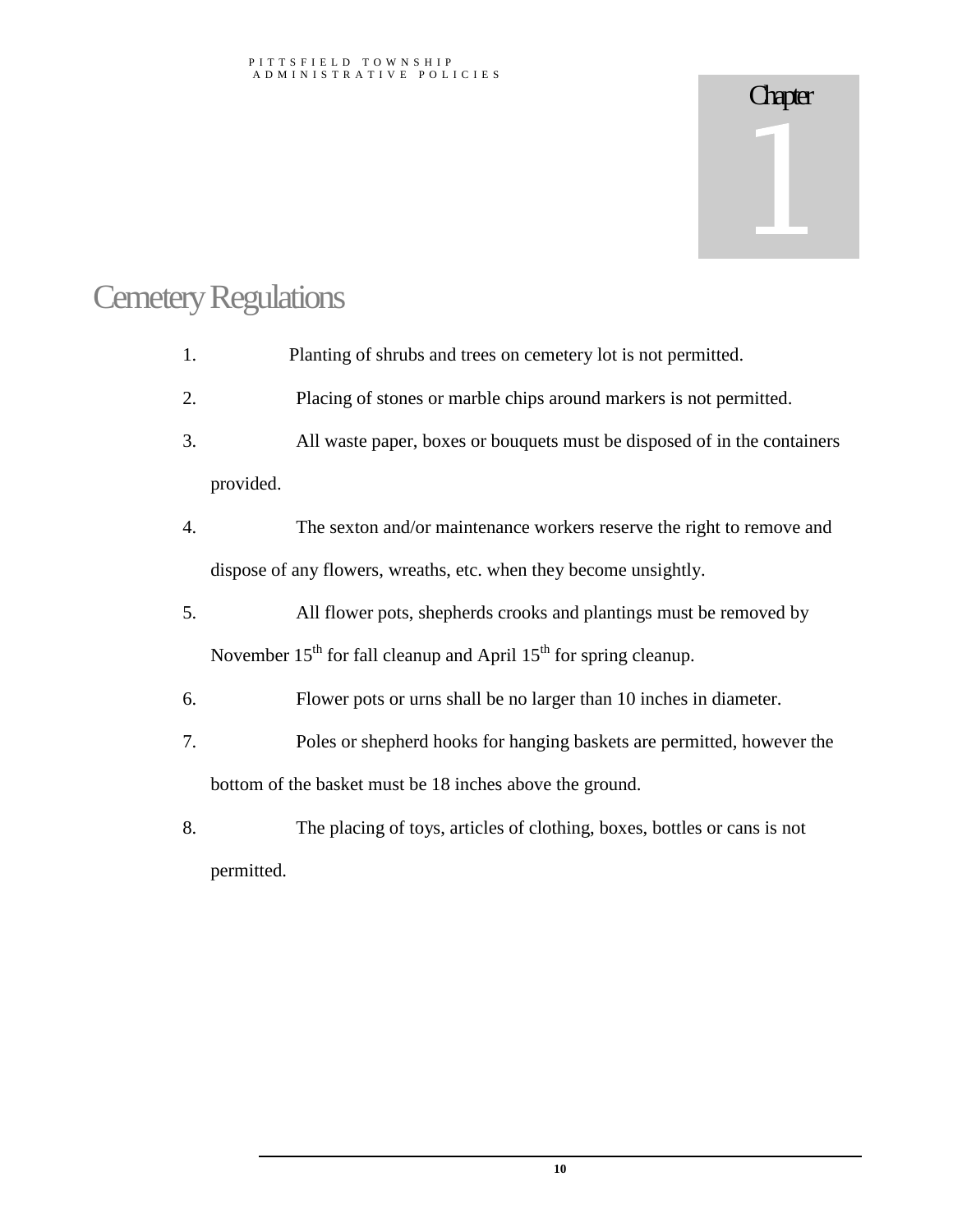#### P I T T S F I E L D T O W N S H I P A D M I N I S T R A T I V E P O L I C I E S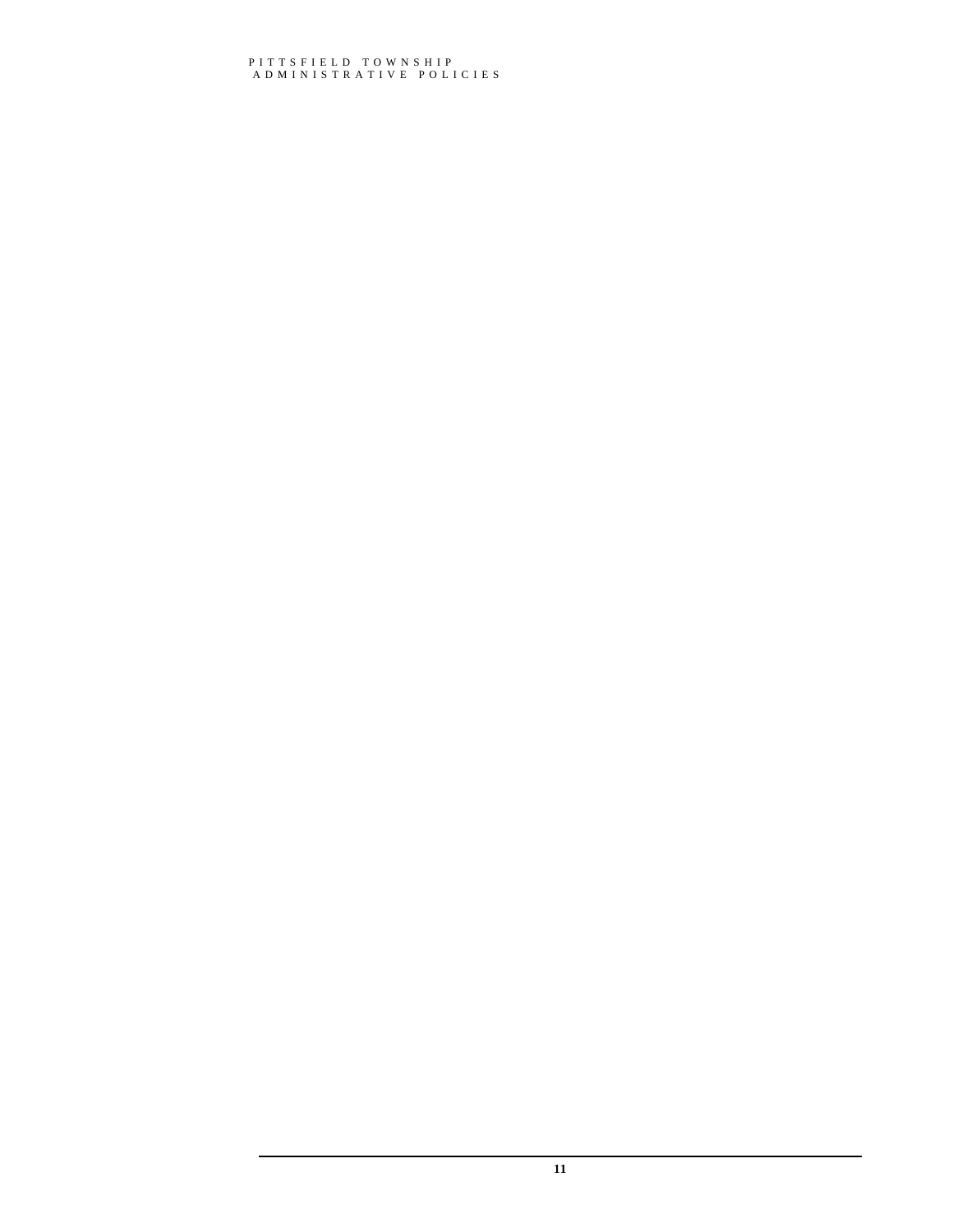## **Cemetery Burial Policy**

#### **OBJECTIVES**

| A.              | To establish a specific policy regarding the number of              |
|-----------------|---------------------------------------------------------------------|
|                 | cremations and full burials that would be permitted per burial plot |
| <b>B.</b>       | Define single and double burial plot                                |
| $\mathcal{C}$ . | Establish the number of headstones allowed per burial plot          |
| D.              | Establish the cost to be charged per single and double burial       |
|                 | plots                                                               |
| E.              | Establish the grave opening charge for standard burials and the     |
|                 | process for determining the charge for cremation burials            |

#### **POLICY**

The Board of Trustees of Pittsfield Township have determined that, in the two township cemeteries under their control, it will be permissible to have one standard burial and one cremation burial or two cremation burials per burial plot.

The Trustees have defined a single burial plot as the area determined necessary for the internment of one standard size burial vault and a double burial plot as the area determined necessary for the internment of two standard size burial vaults.

One headstone, either of the upright or flush type, will be allowed per single or double burial plot.

Single burial plots will be valued at \$150.00 for township residents and \$250.00 for nontownship residents while double burial plots will be valued at \$300.00 for township residents and \$500.00 for non-township residents.

The charge for standard burial grave openings will be \$325.00 on weekdays and \$350.00 on weekends or holidays payable to Pittsfield Township. The cemetery sexton will set and collect and fees charged for cremation burials.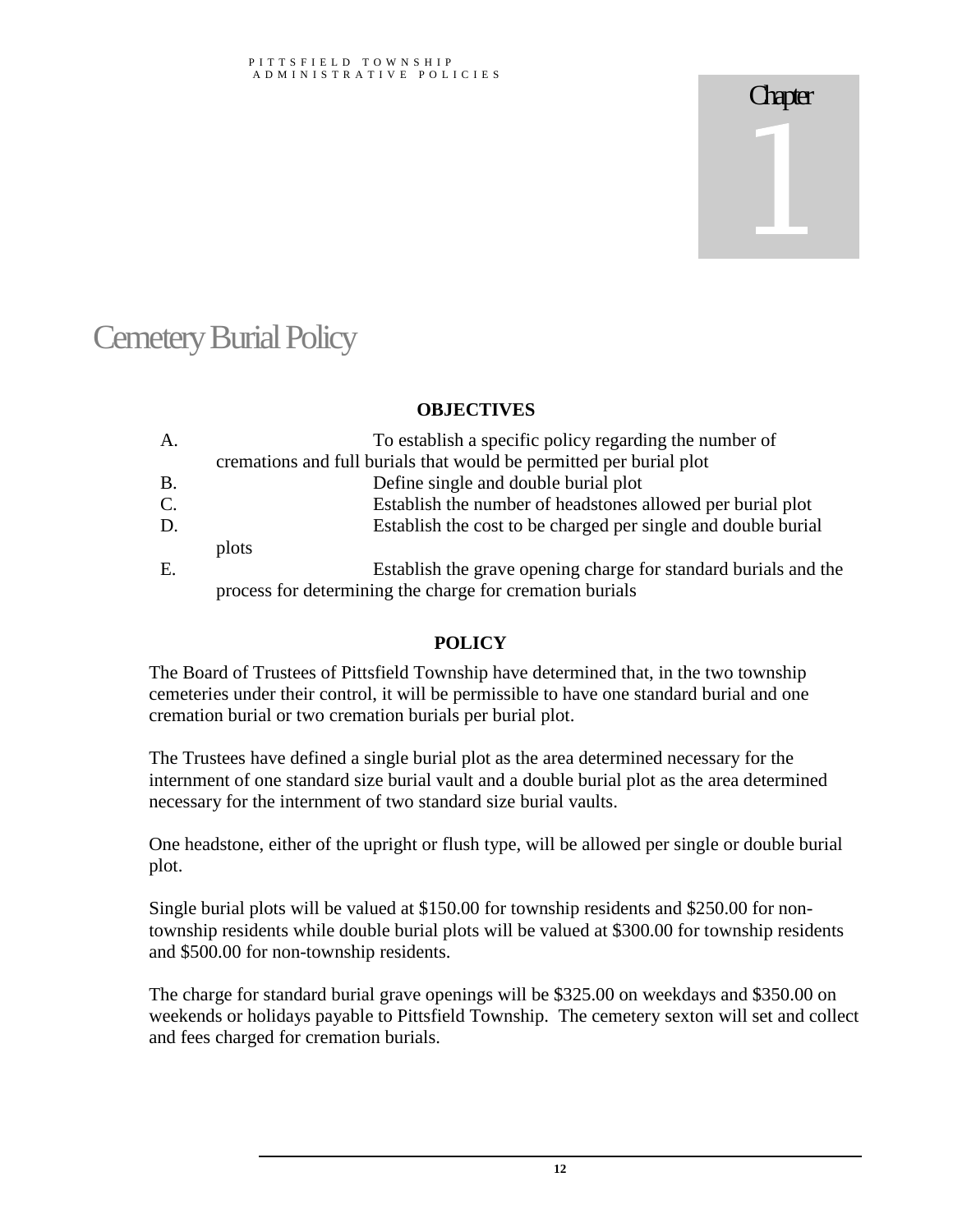### **RESPONSIBILITY**

- A. The Board of Trustees is responsible for the approval and the periodic review of this policy.
- B. The Fiscal Officer and Cemetery Sexton share responsibility for the administration of this policy and for recommending to the Board of Trustees any changes or additions to this policy.

Effective: 08-16-2004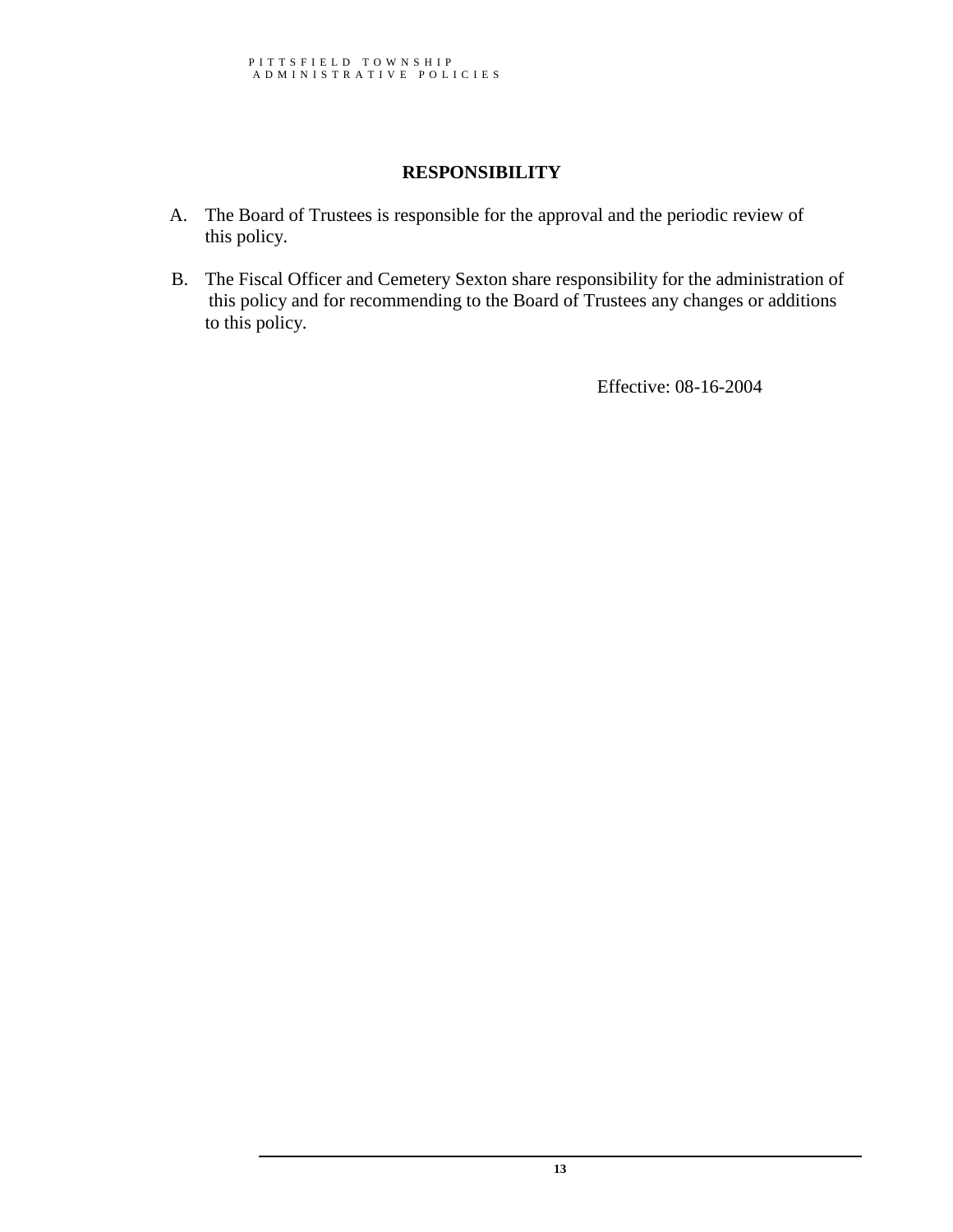## Grave Flower and Decoration Policy

#### **OBJECTIVES**

A. To establish a specific policy describing what flowers and decorations are to be prohibited on gravesites within the township's cemeteries. B. Establish the township's right to remove unsightly decorations or those that do not conform to this policy or obstruct the ability of township personnel to maintain the gravesites.

#### **POLICY**

The Board of Trustees of Pittsfield Township have determined that, in the two township cemeteries under their control, all planting of trees, shrubbery and vines in the vicinity of gravesites will be prohibited. Existing trees, shrubbery and vines as of the effective date of this policy will be allowed to remain but are subject to necessary trimming and pruning as determined by township personnel.

All structures on or near gravesites are prohibited. This restriction does not include headstone saddles, veterans' markers or shepherds crooks, so long as these items do not interfere with cemetery maintenance.

Township and cemetery staff have the right to remove unsightly decorations. It will be standard practice every spring to remove all decorations that will interfere with the operation of township lawn mowing equipment.

### **RESPONSIBILITY**

- A. The Board of Trustees is responsible for the approval and the periodic review of this policy.
- B. The Cemetery Sexton and the Maintenance Supervisor share responsibility for the administration of this policy and for recommending to the Board of Trustees any changes or additions to this policy.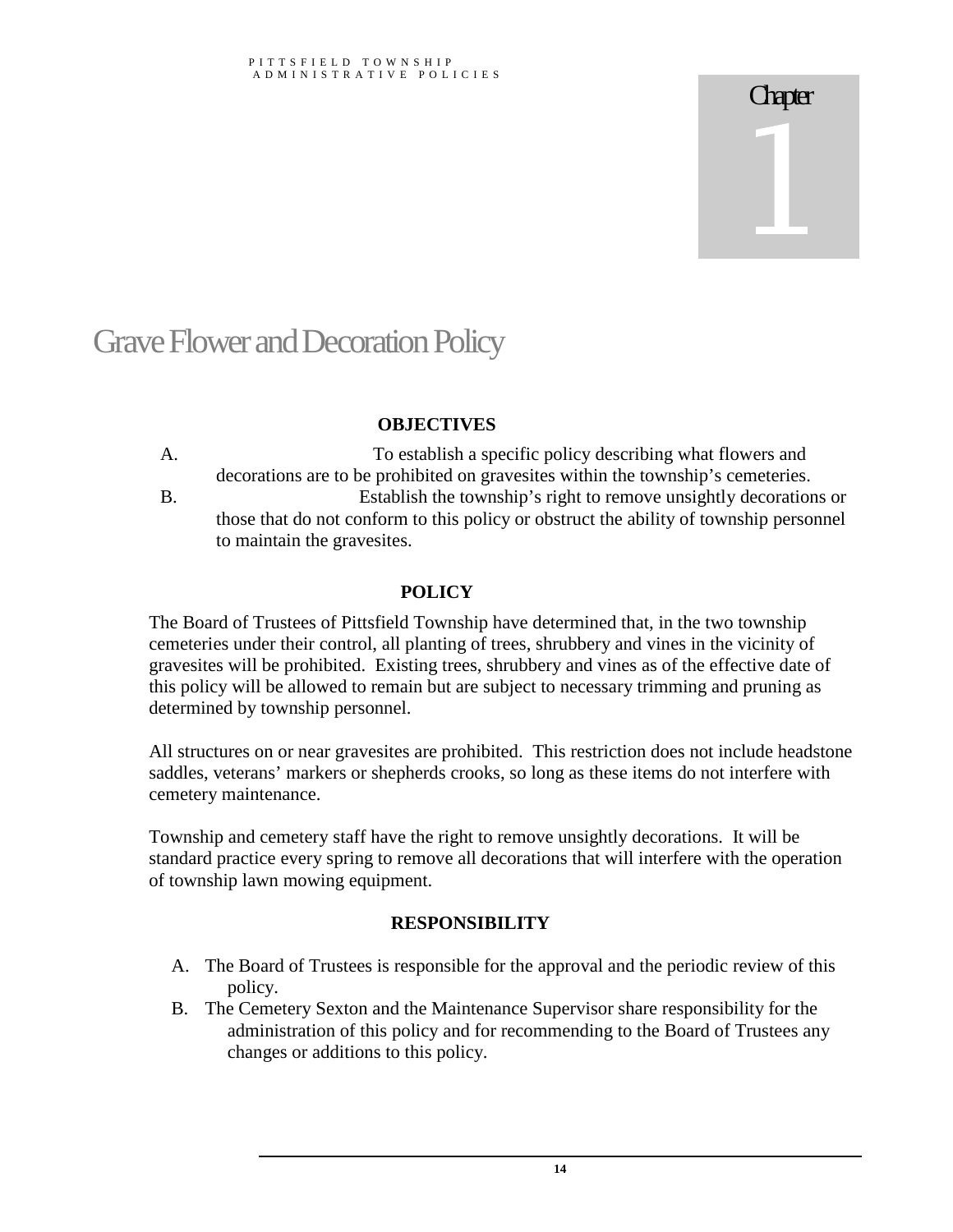## **Investment Policy**

### **OBJECTIVES**

- A. To establish procedures for investment of Pittsfield Township funds in a prudent manner allowing them to increase in value and worth, while diligently safeguarding these assets.
- B. To identify approved types of investment accounts.

#### **POLICY**

The Board of Trustees of Pittsfield Township have determined that, as funds are available, they will be invested by the Fiscal Officer of Pittsfield Township with the agreement of the Board of Trustees under the authority of ORC 135.09.

Monies will be invested in any of the following depending upon need and prevailing interest rates, at the Fiscal Officer's discretion and agreement of the Board of Trustees. Invested monies will be fully secured by the institution receiving the investment as required by the ORC. The "delivery versus payment" requirement for Repurchase Agreement is hereby deleted for eligible institution's (commercial banks).

Current Depository Sweep Account (Repurchase Agreement) STAR Ohio (State Investment Pool) Certificates of Deposit

The Fiscal Officer will keep the Board of Trustees informed with a monthly Investment Report.

Investments may be redeemed or sold prior to maturity only if funds would be necessary for the operation of township business or in the event of any unforeseen emergency.

This policy requires that all entities conducting business with the Fiscal Officer or Board of Trustees of Pittsfield Township must sign and agree to this document.

### **RESPONSIBILITY**

- A. The Board of Trustees is responsible for the approval and the periodic review of this policy.
- B. The Fiscal Officer is responsible for the administration of this policy and for recommending to the Board of Trustees any changes or additions to this policy.

Effective: 04-19-2004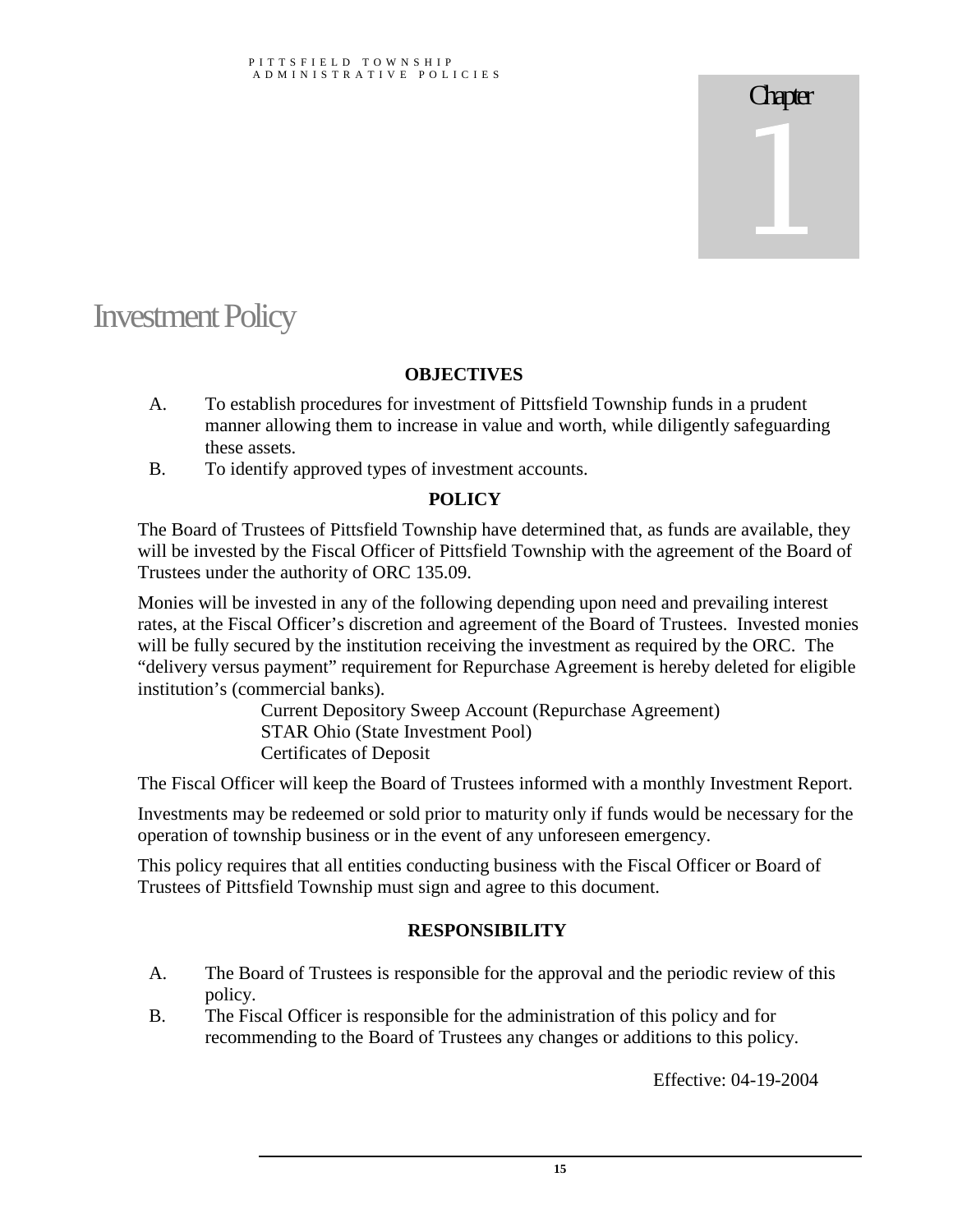## **Safety Policy**

Pittsfield Township places the utmost importance on the safety of employees and residents. The policy of Pittsfield Township will be to provide a safe, healthy environment for all employees and residents. The Township is exposed to various liability risks associated with providing services to personnel and our residents. Our primary interest is the welfare of the employees, residents and visitors to the Pittsfield Township facilities.

We will review accidents, losses and nonconformance to safety requirements. Our responsibility will be to prevent accidents in every facet of our operation. We will continually evaluate and improve until our safety performance becomes the standard for excellence. The objective of Pittsfield Township is to protect people and to preserve our assets and revenues.

It is the responsibility of the Township Trustees to see that the Loss Control Program is implemented in accordance with this Policy Statement. We will meet the requirements of the education, training, and involvement of every employee, encouraging the promotion of safe work practices and a safe environment for all.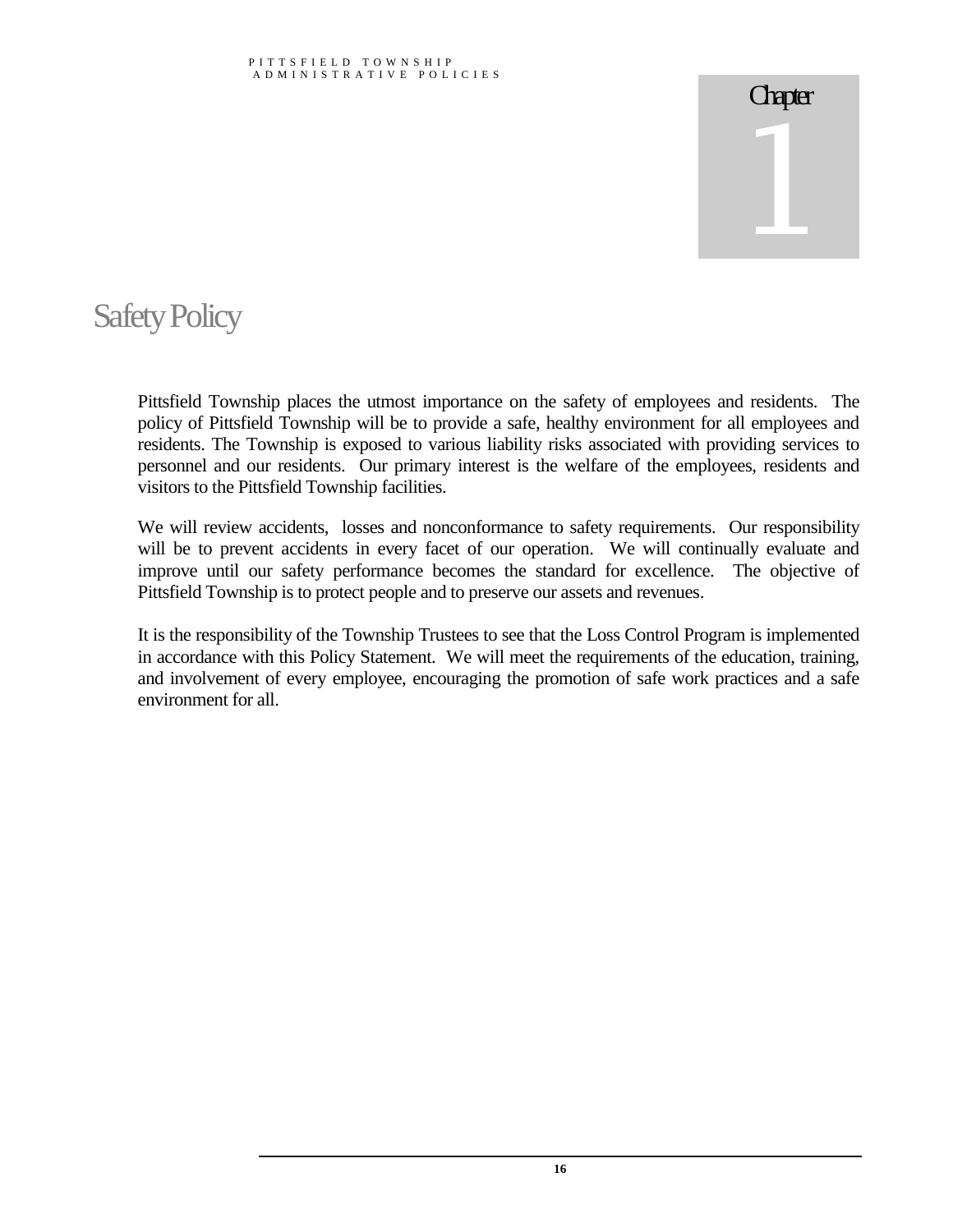## Concealed Weapon Policy

### Concealed weapons are prohibited on Pittsfield Township property and within the public buildings of the Township.

Responding to correspondence from Acting Lorain County Prosecutor Gerald Innes that indicates House Bill #12, which permits duly licensed individuals to carry concealed weapons, also permits public entities to post warning signs prohibiting these weapons in public buildings. Mark McConnell moved to adopt such a policy and post appropriate signs on the township hall and garage. Steve Magyar seconded the motion and it passed on a roll call vote.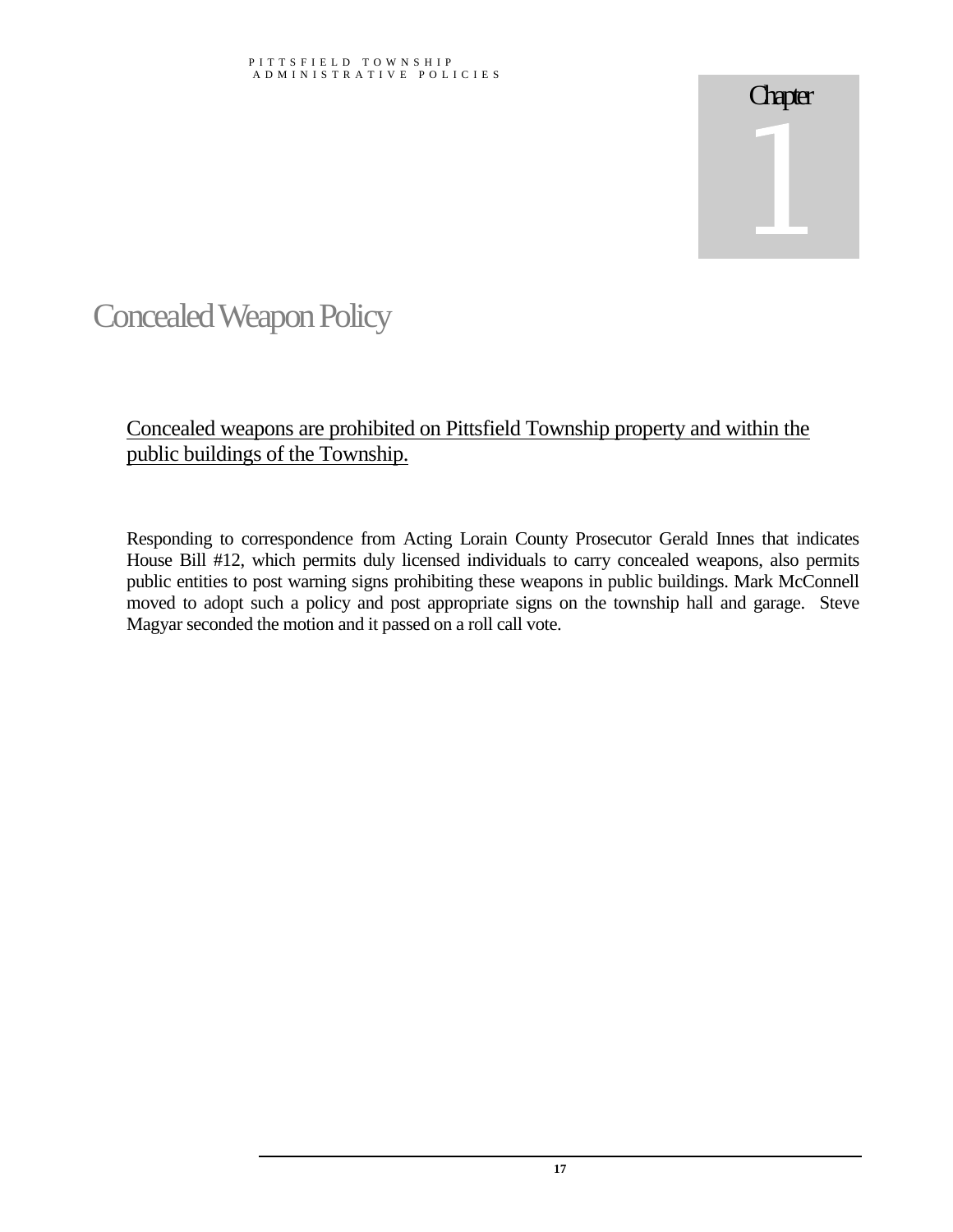## Mailbox Policy

The Pittsfield Township Board of Trustees established a mailbox policy regarding mailbox repair/replacement due to damage caused by the collision of the snowplow and the mailbox. Damages incurred by thrown snow are not covered under this policy. The cash settlement is \$50.00 with documentation demonstrating that the damage was caused by collision and not by the force of snow thrown at a mailbox by a township snowplow. This policy applies only to mailboxes along roads maintained by Pittsfield Township.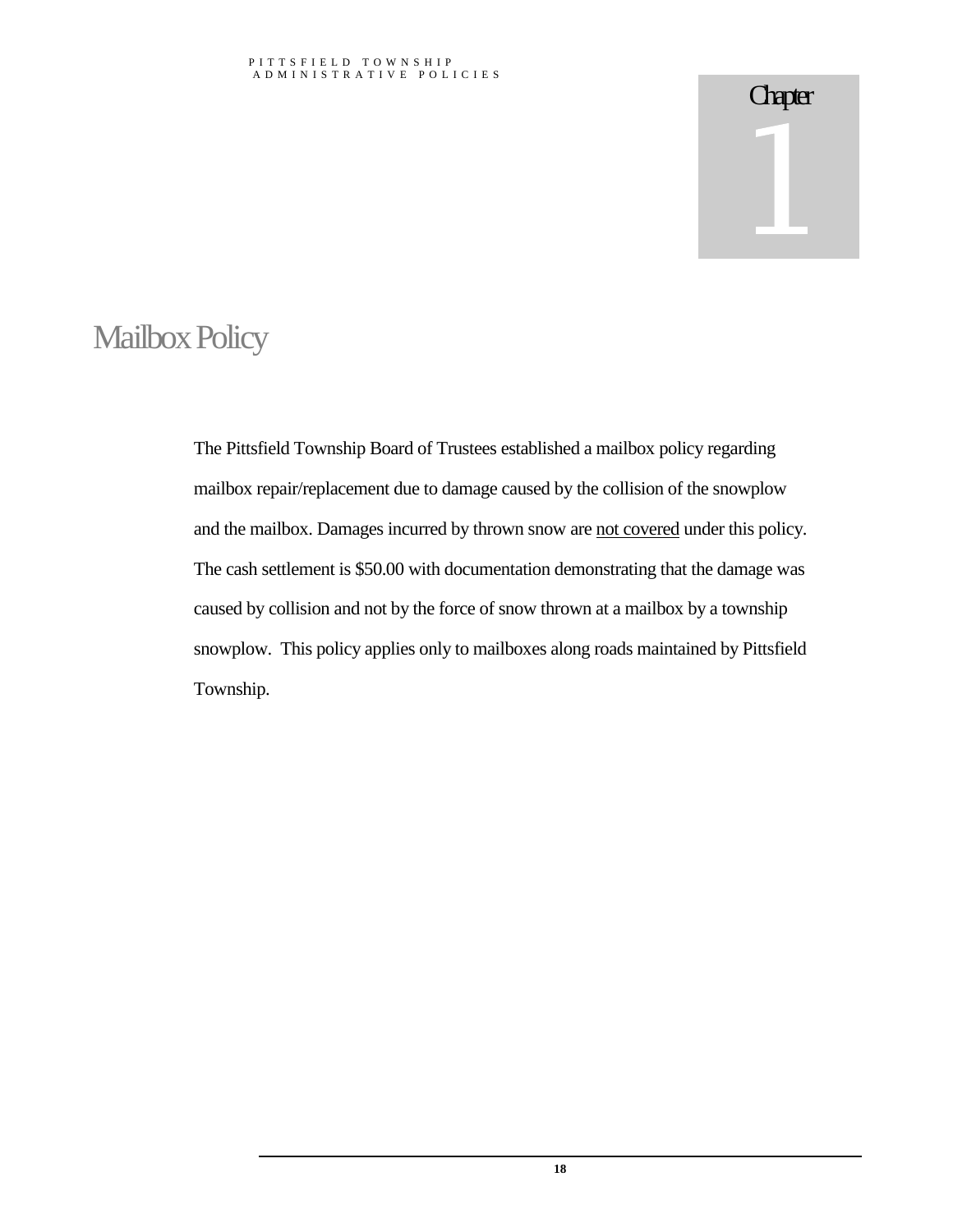**Township Hall Rental Rules** 

## PITTSFIELD TOWNSHIP HALL

### RULES GOVERNING RENTALS

- 1. All tables and chairs are to be returned to their proper places.
- 2. All trash is to be taken with you. There will be a \$15.00 charge for any trash that is left on Township premises.
- 3. Lights should be turned off and all doors locked when leaving.
- 4. Premises must be cleaned and vacated by 1:00 a.m.
- 5. In the winter, the thermostat should be turned down to 55 degrees before leaving.
- 6. In the summer, the thermostat should be left at 80 degrees before leaving.
- 7. The Township Hall should be left in the same condition as it was found. If this condition is not met, there will be a janitorial charge deducted from the security deposit.

Thank You!

Note: If you no longer need the date reserved, please let me know so the facility can be made available to someone else.

> Thank you, Pat Koniarski 440-774-3828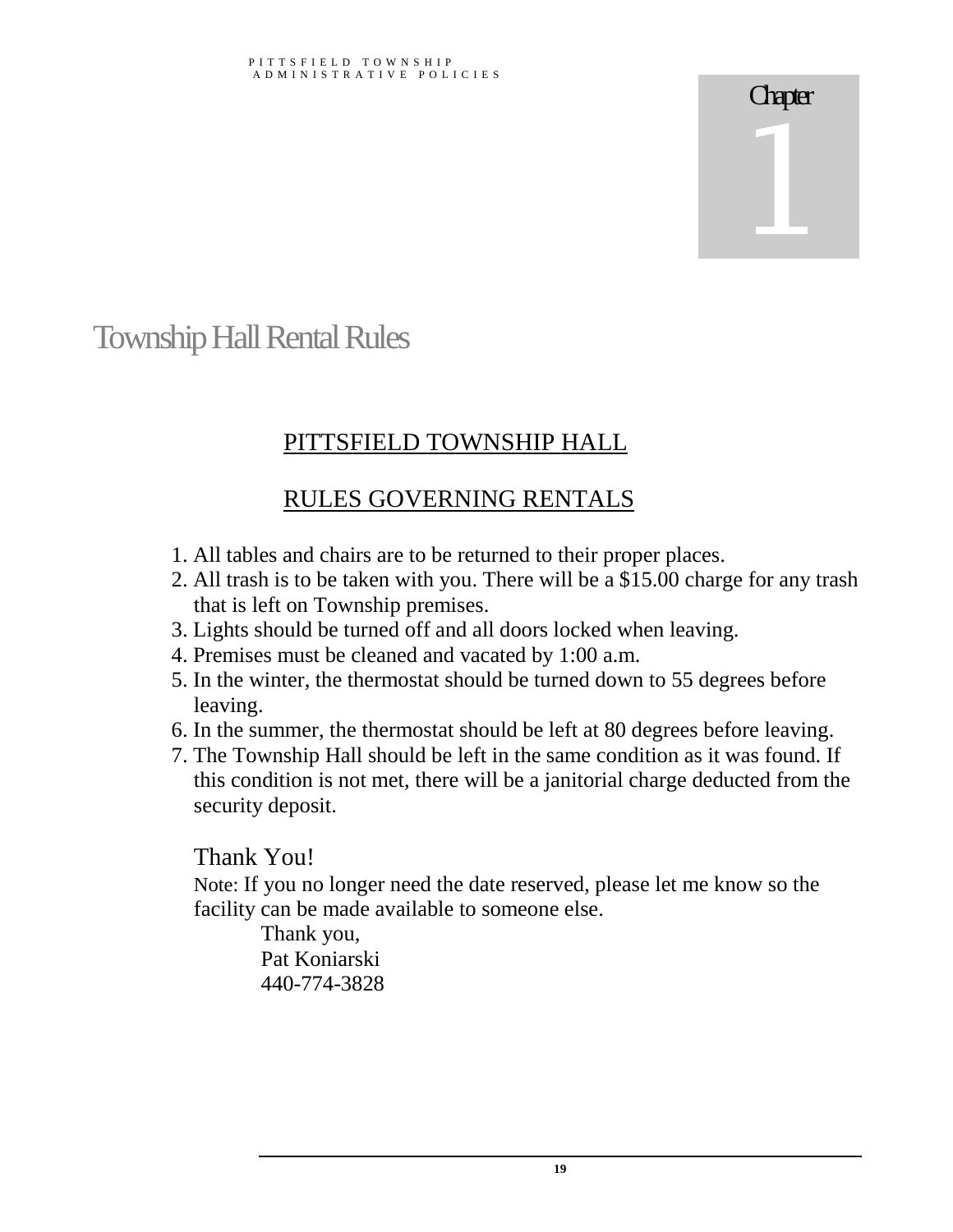### HEARTSTART DEFIBRILLATOR

The Township Hall is equipped with a Heartstart Defibrillator. It is located in the hallway near the restrooms.

In case of emergency call 911 immediately, then follow the visual and audible instructions in the Quick Reference Guide provided by the machine.

Note: The key to turn the case alarm off will be on the key ring that includes the front door key.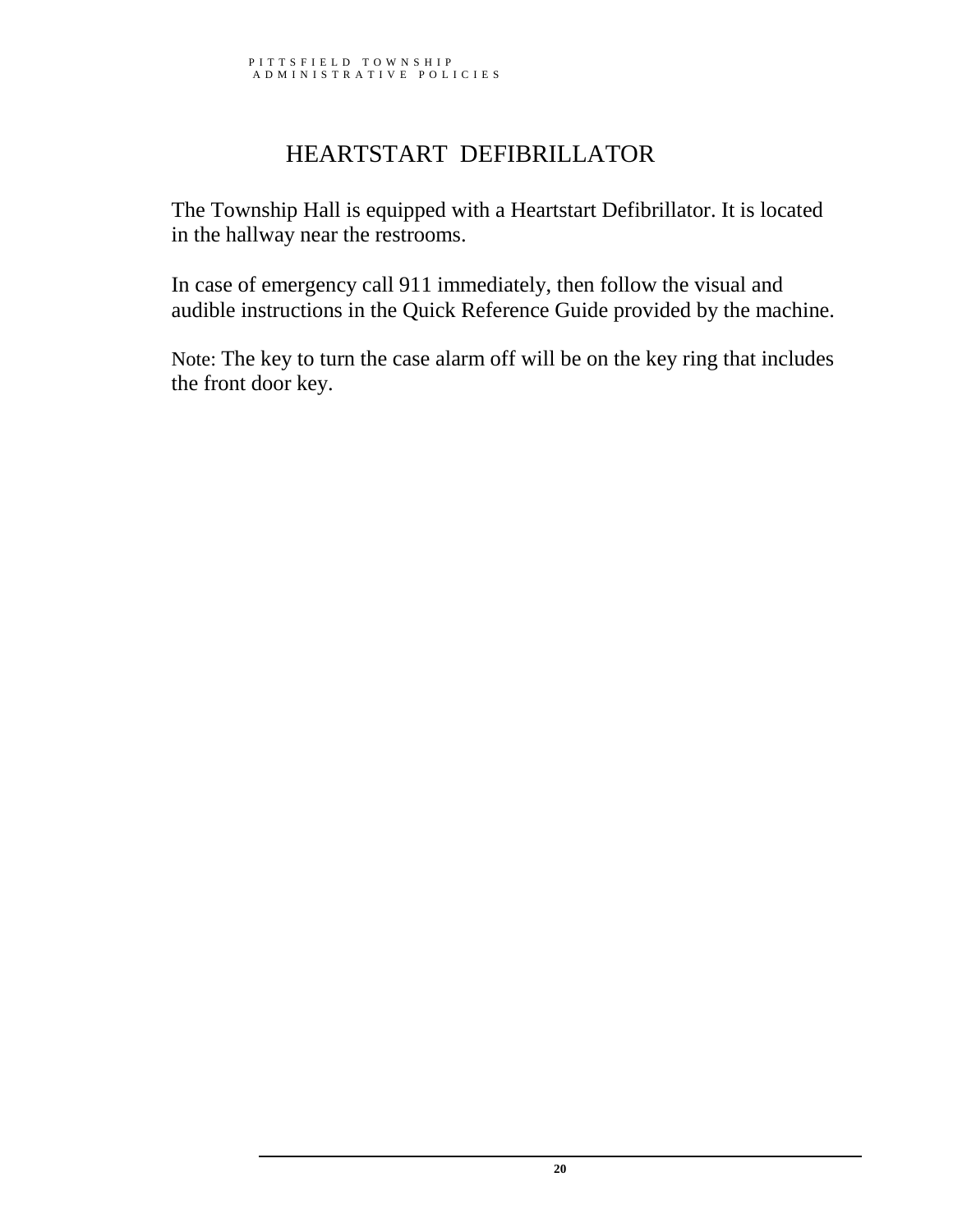## National Incident Management System-(NIMS) Policy

**WHEREAS,** President Bush issued Homeland Security Presidential Directive (HSPD) – 5, *Management of Domestic Incidents,* on February 28, 2003, directing the Secretary of Homeland Security to develop, submit to the Homeland Security Council, and administer a National Incident Management System (NIMS); and

**WHEREAS,** Governor Taft issued Executive Order 2004-14T on July 30, 2004 ordering all departments and agencies of the State to utilize the Incident Management System prescribed by the Department of Homeland Security; and

**WHEREAS,** NIMS will provide a consistent nationwide approach allowing federal, state, local and tribal governments to work effectively and efficiently to prevent, prepare for, respond to, and recover from domestic incidents; and

**WHEREAS,** the Department of Homeland Security has sought extensive input on NIMS from state, local, and tribal officials, the emergency response community, and the private sector and has incorporated the best practices currently in use by incident managers; and

**WHEREAS,** effective homeland security incident management involves new concepts, processes and protocols that will require refinement over time. The collective input and guidance from all homeland security partners has been, and will continue to be, vital to the further development of an effective and comprehensive national management system; and

**WHEREAS,** NIMS was published by the Department of Homeland Security on March 1, 2004; and

**WHEREAS,** HSPD-5 and NIMS require all federal departments and agencies to adopt NIMS and use it in domestic incident management and emergency prevention, preparedness, response, recovery and mitigation programs and activities, as well as to assist state, local, or tribal entities; and

**WHEREAS,** HSPD-5 and NIMS require federal departments and agencies to make state, tribal and local organizations adopt NIMS as a condition for federal preparedness assistance beginning in federal fiscal year 2005; and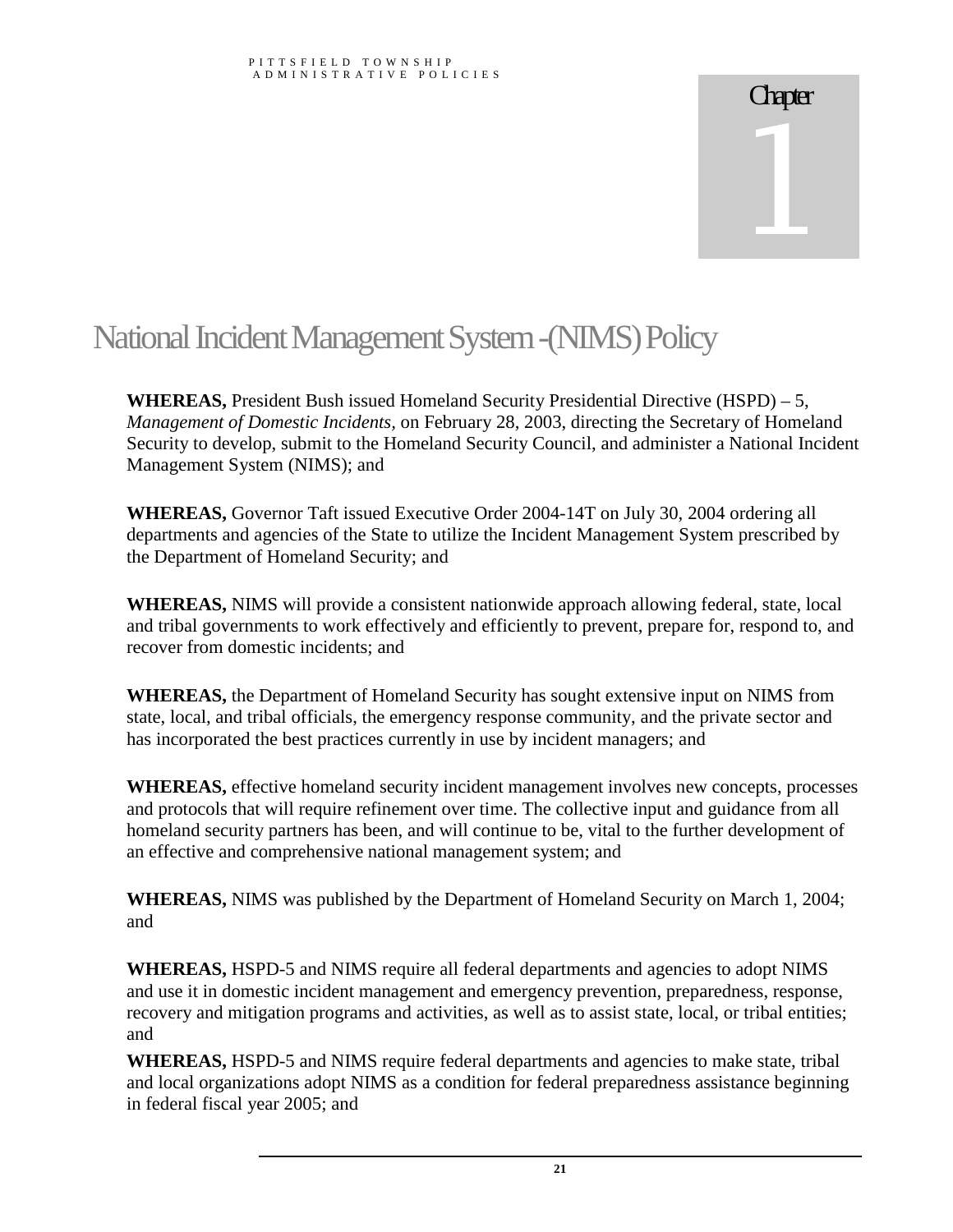**WHEREAS,** short-term compliance will include adopting the basic tenets of the Incident Command System identified in the NIMS document. The Secretary of Homeland Security published standards, guidelines, and protocols for determining compliance in December 2004.

**NOW, THEREFORE,** we, the Trustees of Pittsfield Township, Lorain County, Ohio, pursuant to the Ohio Revised Code, do hereby order that:

- 1. All departments, offices, and agencies of the township shall utilize the Incident Management System prescribed by the Department of Homeland Security, as implemented by the Lorain County Office of Emergency Management and Homeland Security.
- 2. The Director of the Lorain County Office of Emergency Management and Homeland Security, along with the Chief of the Wellington Fire District and the Lorain County Sheriff shall consult and determine the timetable and required steps necessary for the expedient implementation of this Resolution.
- 3. The departments will begin any required training on NIMS and revise the various township Emergency Operations Plans as soon as practicable.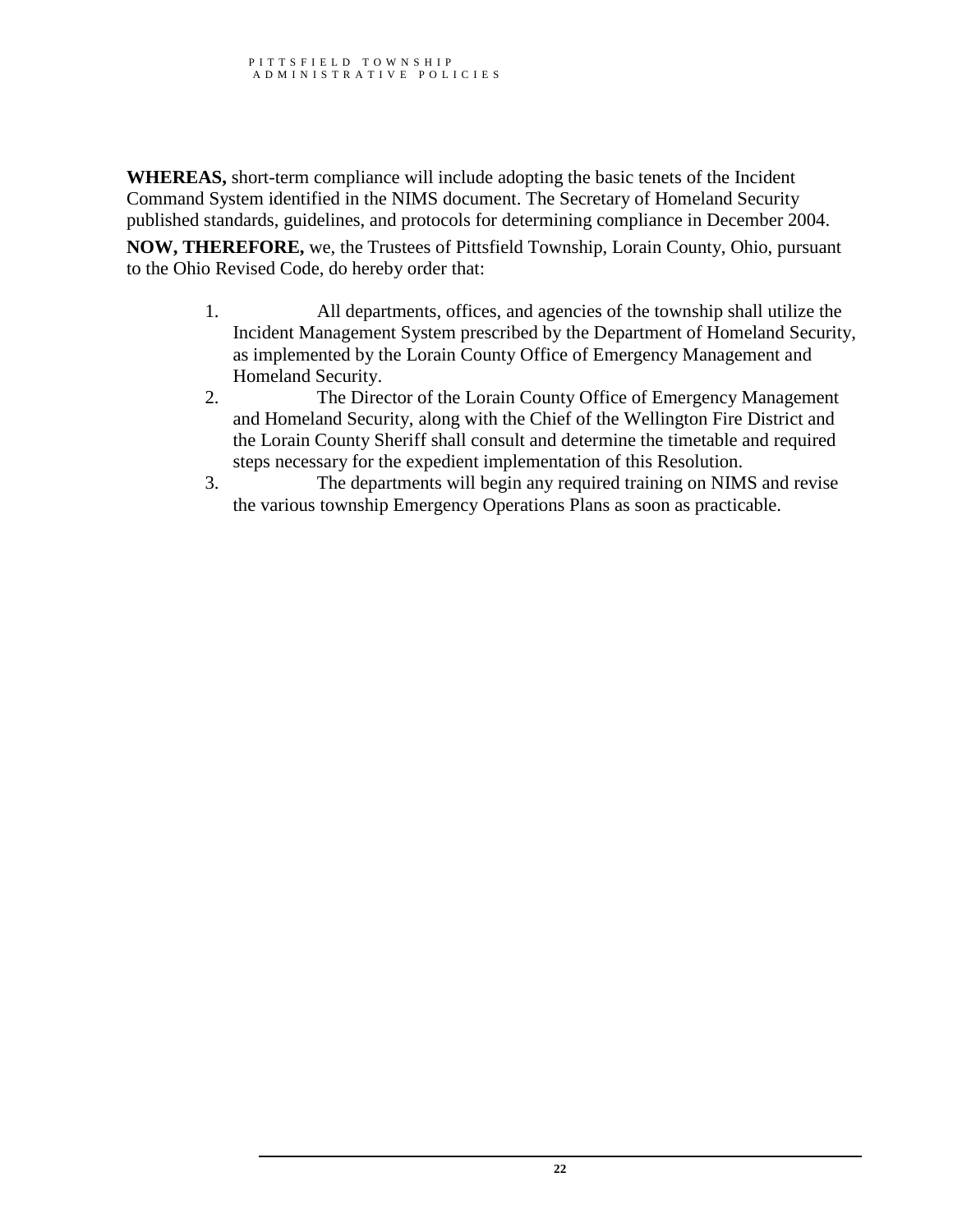## Records Retention Schedule

See attached Schedule for Records Retention for Pittsfield Township as approved by the Ohio Historical Society and the *OhioAuditorofState.*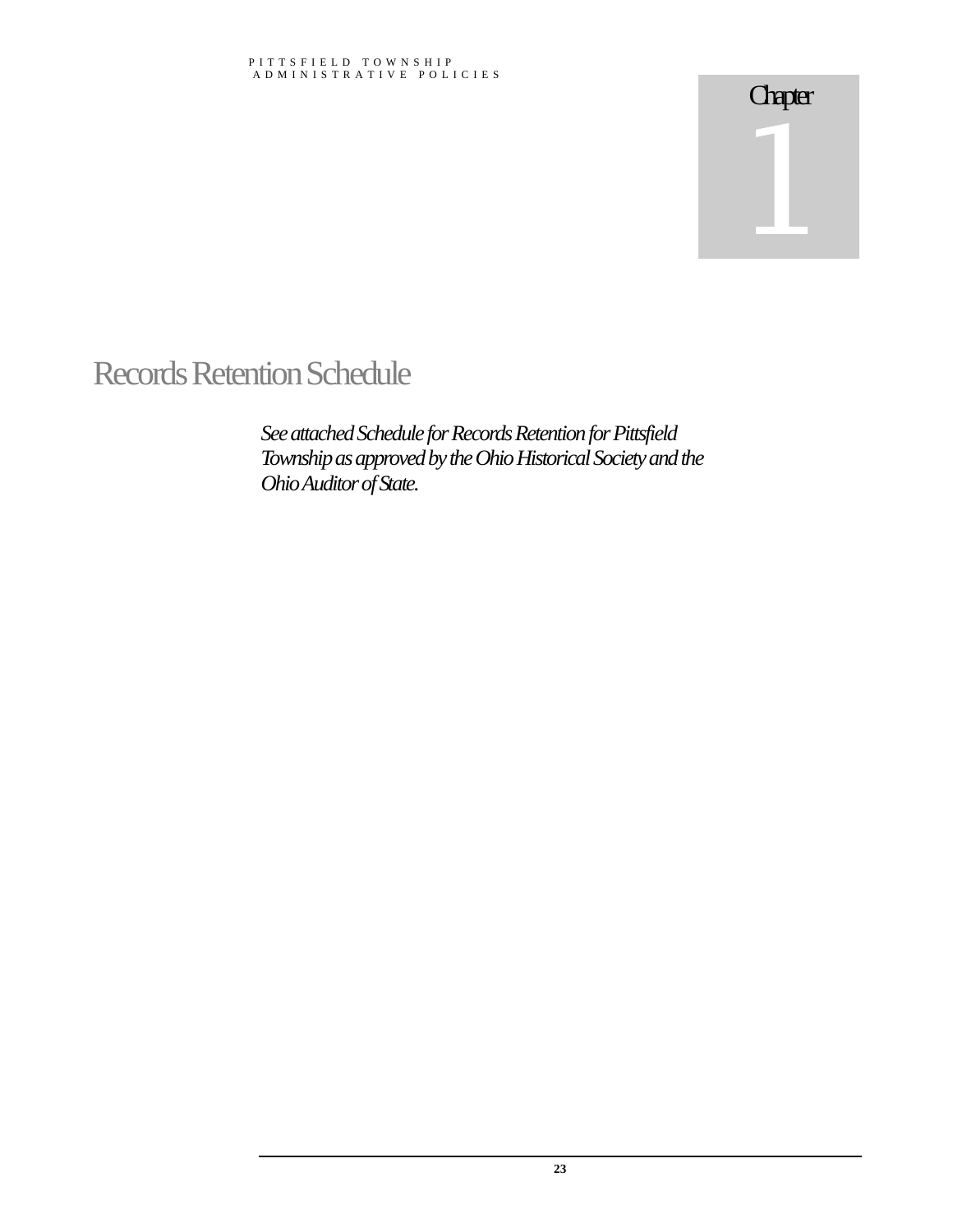## **Chapter**  $\overline{\phantom{a}}$

## Job Description–Road Supervisor

The position of Pittsfield Township Road Supervisor involves the overall maintenance and up keep of all township roads, ditches, buildings, equipment and public areas within the Township. The Road Supervisor is responsible to the Township Board of Trustees.

#### **REQUIREMENTS:**

- 1. Possess a Commercial Driver's License and a valid state driver's license. Motor Vehicle Records (MVR's) will be reviewed at the time of hire and may be reviewed annually thereafter.
- 2. Test negative for drug and alcohol use that is randomly tested
- 3. Demonstrate ability and skills necessary to operate heavy equipment including snow plow
- 4. Possess mechanical knowledge and ability to maintain township equipment in top working condition
- 5. Be conscientious and have the ability to deal with people
- 6. Availability for flexible hours when needed for such jobs as snow plowing, salt spreading, and emergency situations

#### **RESPONSIBILITIES:**

- 1. Maintenance of roads. Includes patching roads and preparing roads for chipping and sealing. It involves plowing snow and the spreading salt as needed.
- 2. Maintenance of road ditches. Includes insuring proper drainage channels and repair of culvers and tile when necessary, brush removal and periodic mowing of ditch banks as needed.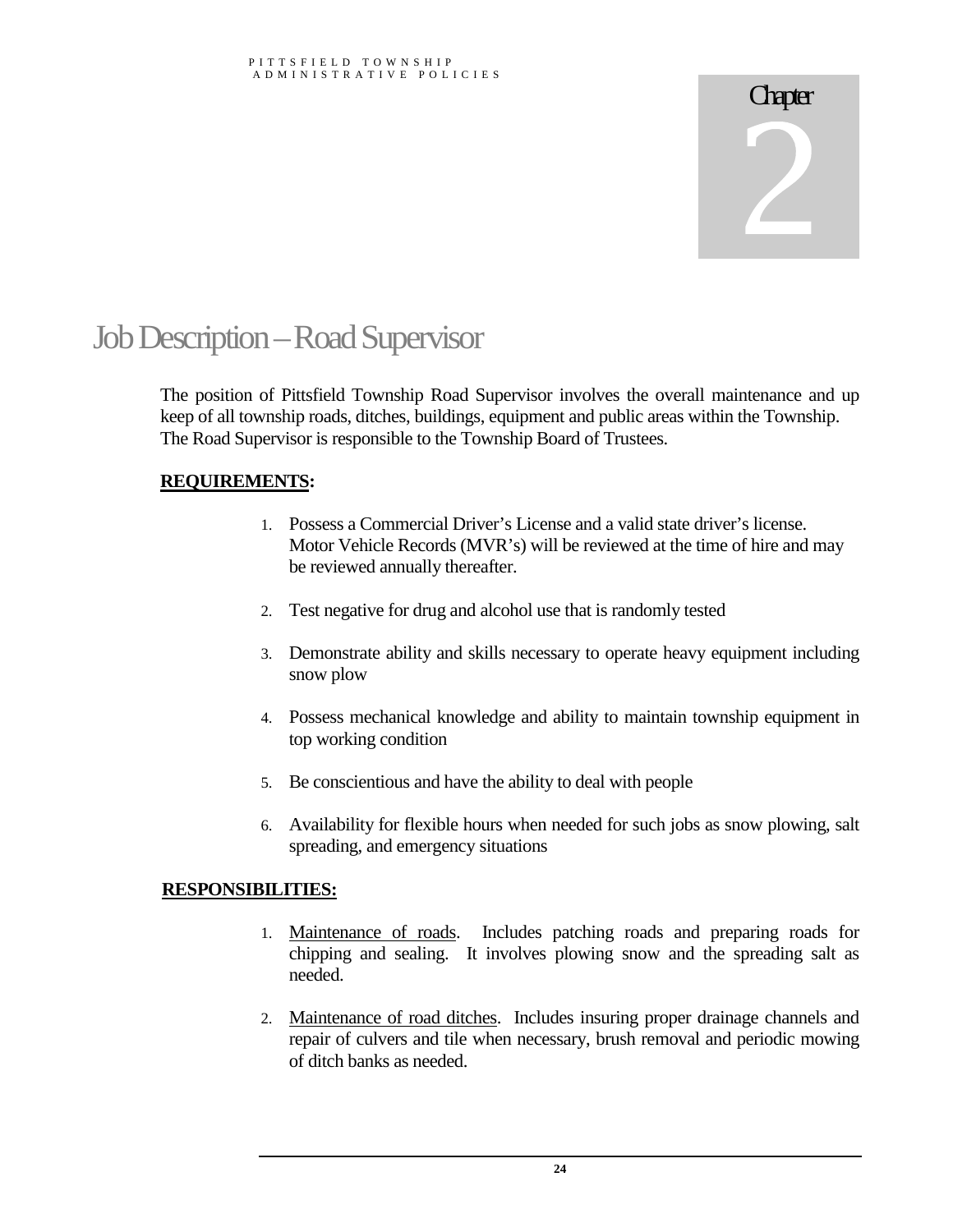- 3. Maintenance of equipment. Includes routine maintenance and repair of trucks, tractors, mowers and trailer as well as minor equipment and attachments. A maintenance log will be kept for all vehicles and mowers.
- 4. Building and park up-keep. Includes repair and maintenance of the park pavilion, playground equipment, sports facilities, fences, signs and monuments. The upkeep includes lawn mowing, general repair and maintenance of the township hall, garage, salt bin and adjacent driveways.
- 5. Miscellaneous Includes helping with funerals and grave digging if needed, the filing of road and equipment inventory reports, attending training or informational meetings, and attending regular Board of Trustees meetings.
- 6. Responsible for record keeping associated with equipment, projects, and work assignments
- 7. Investigates and remedies concerns of residents relating to Township roadways and properties.
- 8. Includes supervisory and advisory skills in directing daily operations including work assignments, project planning, contracted workers and seasonal employees
- 9. Work closely with the County Engineers Office

#### **COMPENSATION:**

- 1. Hourly wages commensurate with experience and demonstrated abilities.
- 2. Wages will be paid bi-weekly with work times being reported on timesheets submitted to the Fiscal Officer.
- 3. Retirement contributions will be made to the Public Employees Retirement System.
- 4. Disability insurance will be provided by the Township.
- 5. Sick leave time will be earned at a rate of 10 hours per month. The Township will pay the employee for any unused sick leave hours at the end of December at the rate of 1/3 of current hourly wage.
- 6. Vacation days will be given according to the schedule of the Ohio Revised Code in relation to the employee's years of service. Unused vacation days may be redeemed at the current hourly rate at the end of December.
- 7. There will be 10 paid holidays in the fiscal year from January to December.
- 8. The Trustees will administer an annual evaluation / review of all employees.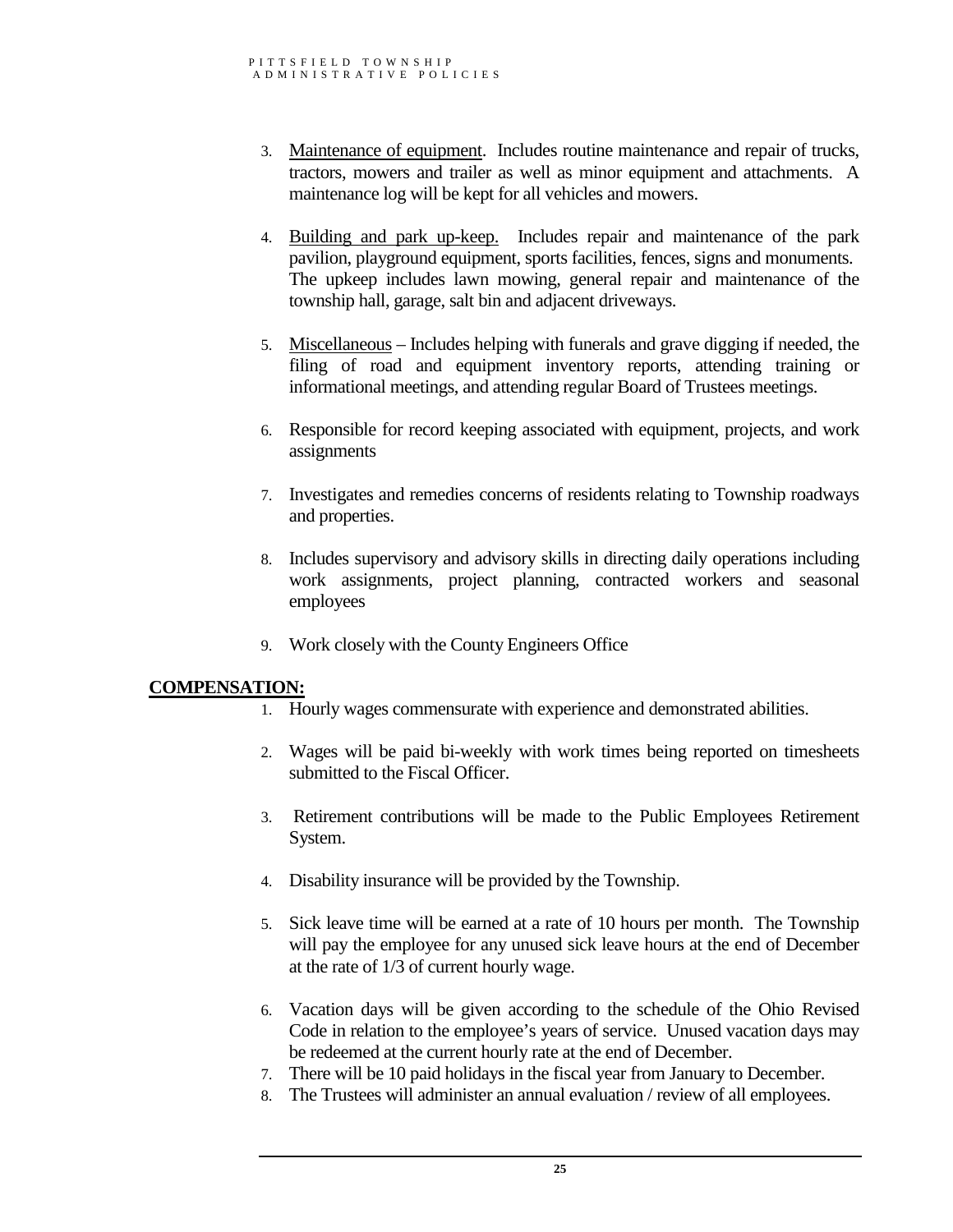$\overline{\phantom{a}}$ 

## Job Description – Town Hall Supervisor

The position of Pittsfield Township Town Hall Supervisor involves the maintenance of the town hall and cleanliness of the pavilion area as well as the scheduling and rentals of these facilities. The Town Hall Supervisor is responsible to the Township Board of Trustees.

#### **REQUIREMENTS:**

- 1. Demonstrate ability and skills necessary to maintain the cleanliness of the town hall and park facilities.
- 2. Be conscientious and have the ability to deal with people.
- 3. Availability for flexible hours as needed for maintaining facilities between scheduled events and rentals.

#### **RESPONSIBILITIES:**

- 1. Maintenance of town hall facilities. Includes cleanliness of all facilities before and after scheduled use. Includes cleaning of meeting room, hallway, restrooms, and kitchen. Includes the cleaning of floors, tables and chairs, lighting, windows, curtains, toilets, sinks, drinking fountains, and the removal of trash. Includes providing adequate supplies of hand towels, toilet paper, and trash bags.
- 2. Maintenance of pavilion area Includes the policing of trash for general cleanliness and the removal of trash from trash receptacles.
- 3. Maintenance of schedule for use of town hall and park facilities.
	- 1. Must insure that facility users are fully informed of facility rules and regulations.
	- 2. Maintain signed user agreements on file.
	- 3. Provide a monthly usage report to the Trustees showing the activities and renters of the town hall for the month.
- 4. Collect rental and deposit fees for the use of the facilities.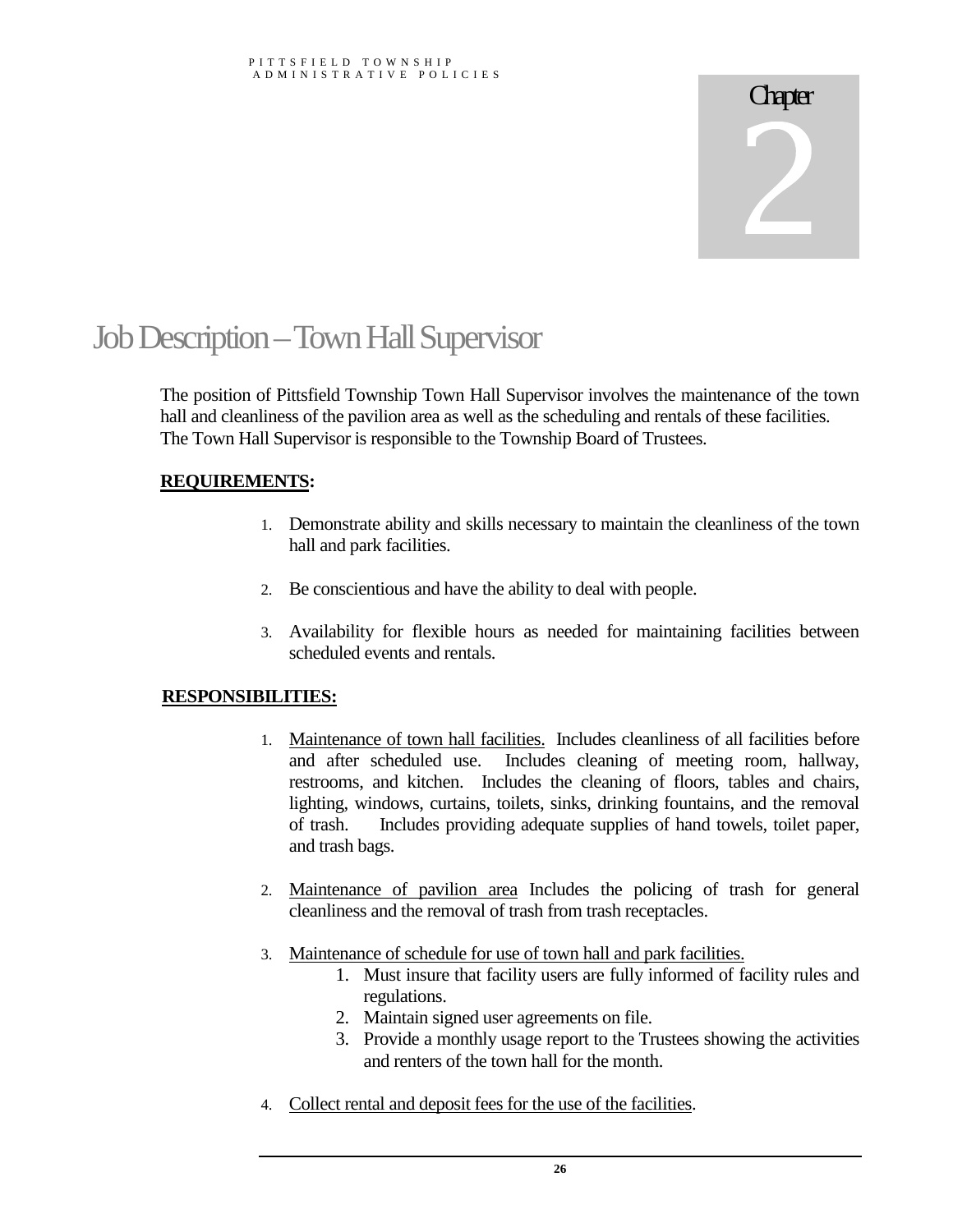- 1. Provide receipts to each facility renter
- 2. Record and submit all monies to the Fiscal Officer
- 3. Notify the Fiscal Officer of any necessary deposit refunds
- 5. Purchase necessary cleaning supplies and usage items on behalf of the Township
- 6. Inform Township Maintenance Supervisor or Trustees of needed repairs or maintenance of town hall and park areas

#### **COMPENSATION:**

- 1. Monthly salary commensurate with experience and demonstrated abilities.
- 2. Wages will be paid bi-monthly with work times being reported on timesheets submitted to the Fiscal Officer.
- 3. Retirement contributions will be made to the Public Employees Retirement System.
- 4. There will be no sick leave, vacation days, or holiday pay included in this position.
- 5. The Township will provide a public officials bond for the position of Town Hall Supervisor.
- 6. The Trustees will administer an annual evaluation / review of all employees.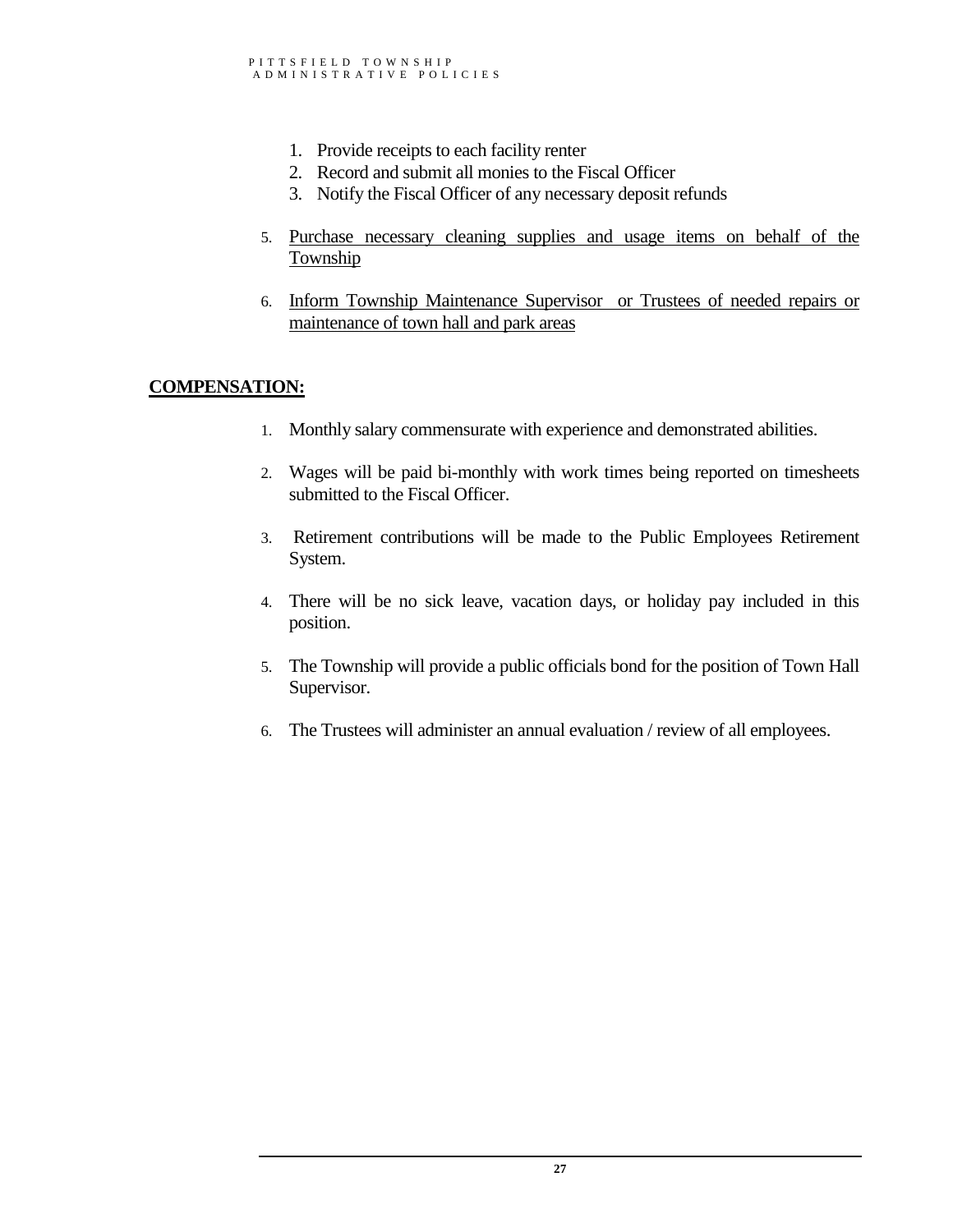## Job Description–Cemetery Sexton

The position of Pittsfield Township Cemetery Sexton involves the operation and maintenance of the Township cemeteries. Duties include the recording of cemetery records, supervising the cemetery burial, and the supervision of cemetery maintenance employees and/or outside contractors involved with the cemeteries. The Cemetery Sexton is responsible to the Township Board of Trustees.

#### **REQUIREMENTS:**

- 1. Must have a basic knowledge of Board Policies and Procedures relating to the operation of the township cemeteries, along with the State Statues and County Health Department regulations governing the operation of township cemeteries
- 2. Possess the ability to read basic operating instructions and write reports.

#### **RESPONSIBILITIES:**

- 1. Maintenance of the cemetery lots including the sale and recording of all lots. Maintains current plot maps for all township cemeteries. Meets with prospective buyers, assists them in the selection of a lot or lots, receives payment and provides them with a receipt. All monies, along with a copy of the receipt, are submitted to the Fiscal Officer for deposit with Township funds.
- 2. Works closely with local funeral directors in assisting with all arrangements for burials. Receives all burial fees, as established by the Board of Trustees, and submits them with necessary receipts to the Township Fiscal Officer for deposit.
- 3. Upon notification of a pending burial by the funeral director, will contact the grave excavator, mark out the location of the excavation and supervises the excavation for the burial.
- 4. The sexton or designated representative will maintain all burial records to indicate the lot number and location of all burials.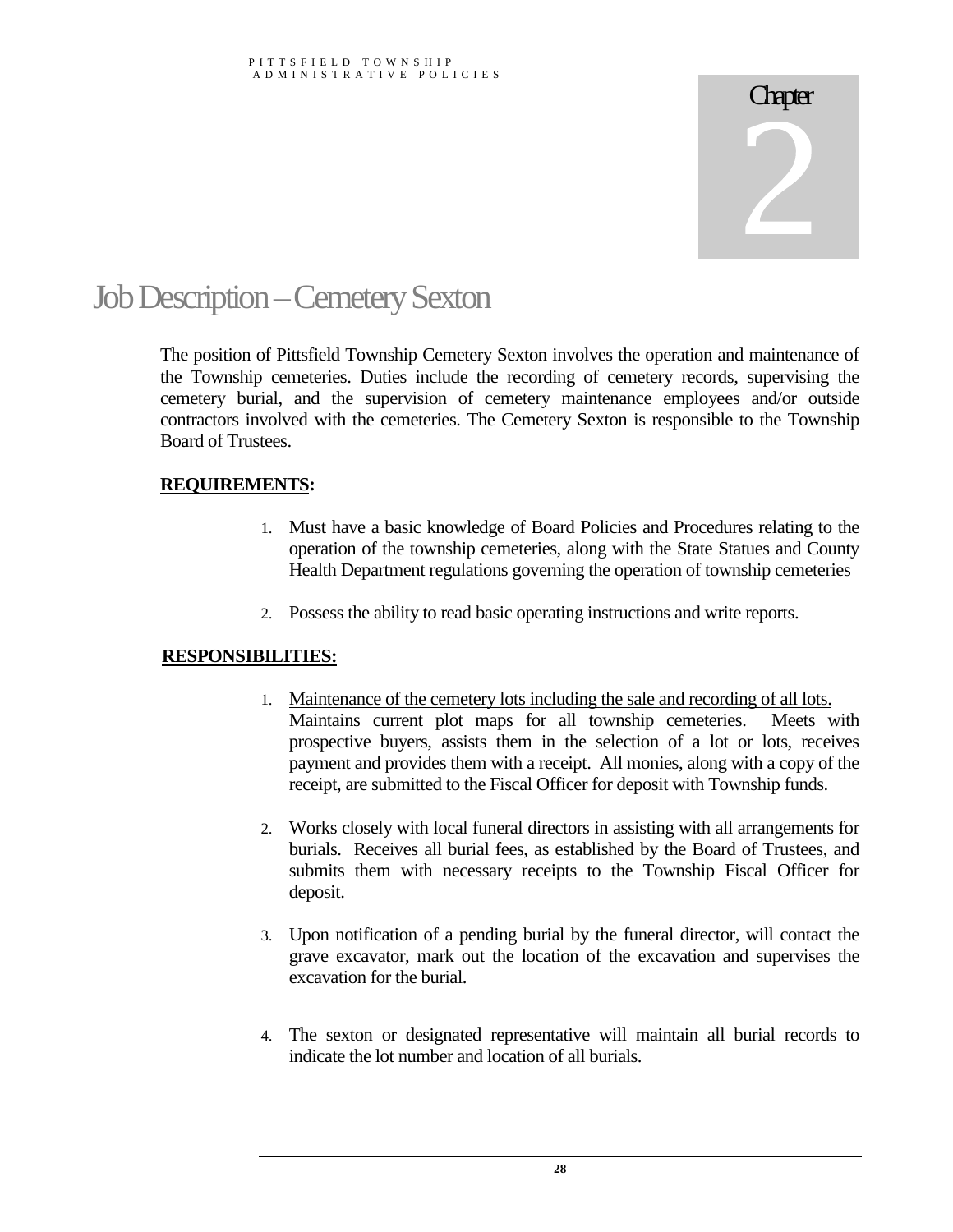- 5. Burial permits will be received for interments. Said permits will be posted in the Cemetery Record Book, as provided by the Ohio Department of Health. Burial permits will then be remitted to the Township Fiscal Officer for retention in the permanent files of the Township.
- 6. The cemetery sexton will be present, or have a representative present, for all burials.
- 7. The sexton will be responsible for final grading of the plot and reseeding.
- 8. The sexton will install footers for the monument stone if desired by owner at the owner's expense. Such fees will be established by the Board of Trustees. All monies collected for these footers will be submitted to the Fiscal Officer along with necessary receipts. All construction expenses for the footers will be charged through the Township records.
- 9. Maintenance of Cemetery Records All permanent records will be stored in a fireproof safe in the Township office.
- 10. All burial records will be annually copied in paper form and also stored in an electronic data storage.
- 11. Working maps or records may be stored at the sexton's office.
- 12. A computerized record or spreadsheet will be maintained to record lot numbers, owners, and interred names.

#### **COMPENSATION:**

- 1. Monthly salary commensurate with experience and demonstrated abilities.
- 2. Wages will be paid monthly.
- 3. Retirement contributions will be made to the Public Employees Retirement System.
- 4. There will be no sick leave, vacation days, or holiday pay included in this position.
- 5. The Township will provide a public officials bond for the position of Cemetery Sexton.
- 6. The Trustees will administer an annual evaluation / review of all employees.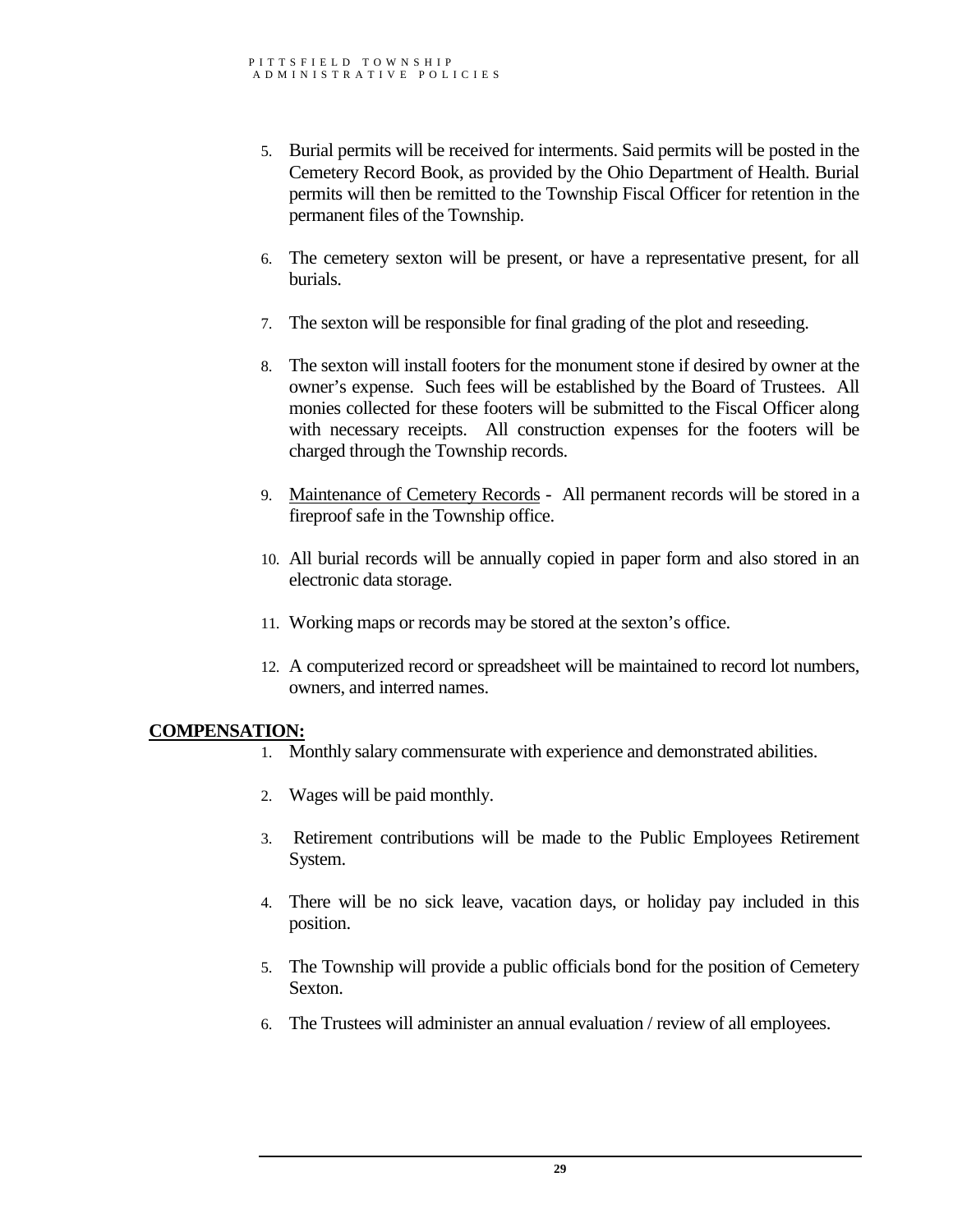## **Chapter**  $\overline{\phantom{a}}$

## Job Description–Zoning Inspector

The position of Pittsfield Township Zoning Inspector involves the administering and enforcing of all provisions of the Township Zoning Resolutions. The Township Zoning Inspector will act as the administrative officer for the Zoning Commission and the Board of Zoning Appeals. The Zoning Inspector is responsible to the Township Board of Trustees.

### **REQUIREMENTS:**

- 1. Possess a high school education
- 2. Possess basic computer literacy with work processing, email and internet skills which are desired but not mandatory.
- 3. Be conscientious and have the ability to deal with people.
- 4. Availability for flexible hours as needed to serve the needs of township residents and zoning applicants.
- 5. Personal transportation is necessary but mileage will not be reimbursed by the Township.
- 6. This position requires the ability to read and understand technical drawings and specifications, complete routine reports and have the ability to meet and deal tactfully and courteously with the public, township officials, and members of the Zoning Board and Board of Zoning Appeals.

#### **RESPONSIBILITIES:**

- 1. Provide public applications, forms and other information relating to the provisions and procedure of the Zoning Resolutions, including copies of the Resolution and Zoning District Map.
- 2. Review applications and issue zoning certifications in compliance with the Township Zoning Resolutions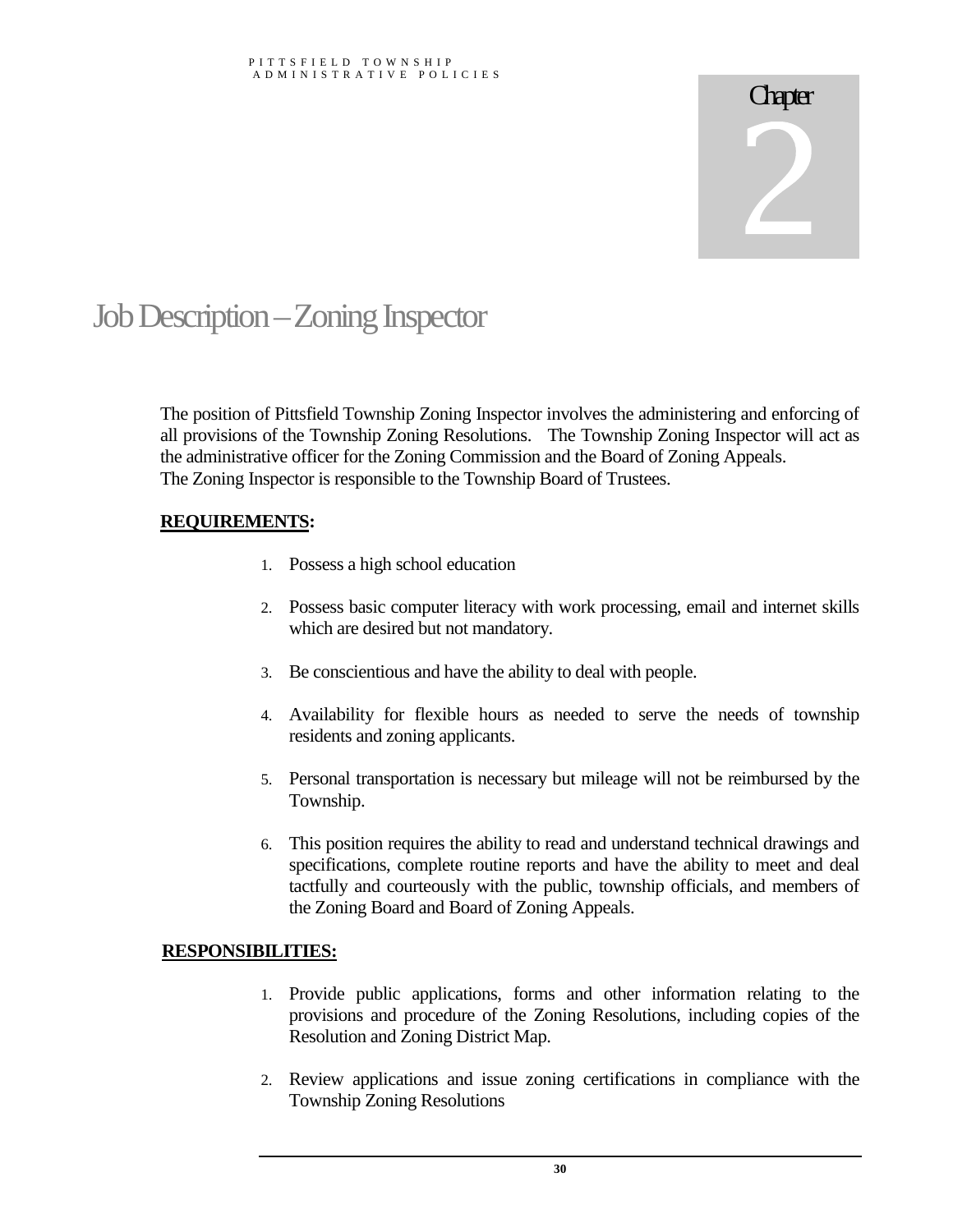- 3. Make recommendations for Site Plan Review and Conditional Uses to the appropriate decision making body.
- 4. Receive applications for variances to the Board of Zoning Appeals.
- 5. Review and make recommendations to the Zoning Commission on all applications for private party initiated text or map amendments to the Zoning Resolutions.
- 6. Conduct inspections of structure and uses to determine compliance with Zoning Resolutions, and to notify in writing owners of properties in violation of the Zoning Resolutions specifying the nature of the violation, required corrective action and time frame for compliance.
- 7. Maintain status of the Official Zoning District Map which shall be kept on permanent display in the Township office.
- 8. Maintain public records of Zoning Certificates, inspection documents, Conditional Uses and Variances granted by the Township.
- 9. Maintain an accurate record of all monies received for fees and zoning materials and submit accumulated monies twice monthly to the Township Fiscal Officer. Issue receipts for all monies received.
- 10. Prepare and submit monthly summary reports to the Trustees, County Zoning Commission and U.S. Census Bureau.
- 11. Whenever possible, respond to inquiries for information and requests for applications within 24-48 hours. Review and act upon submitted applications within 7 to 10 days whenever possible.
- 12. May be required to participate in drug and alcohol random testing at the discretion of the Trustees.
- 13. Attend training classes or workshops on zoning related matters whenever offered with Lorain County. Attendance at Township Zoning Board meetings is voluntary or when requested by the Trustees.

### **COMPENSATION:**

- 7. Monthly salary commensurate with experience and demonstrated abilities.
- 8. Wages will be paid monthly.
- 9. Retirement contributions will be made to the Public Employees Retirement System.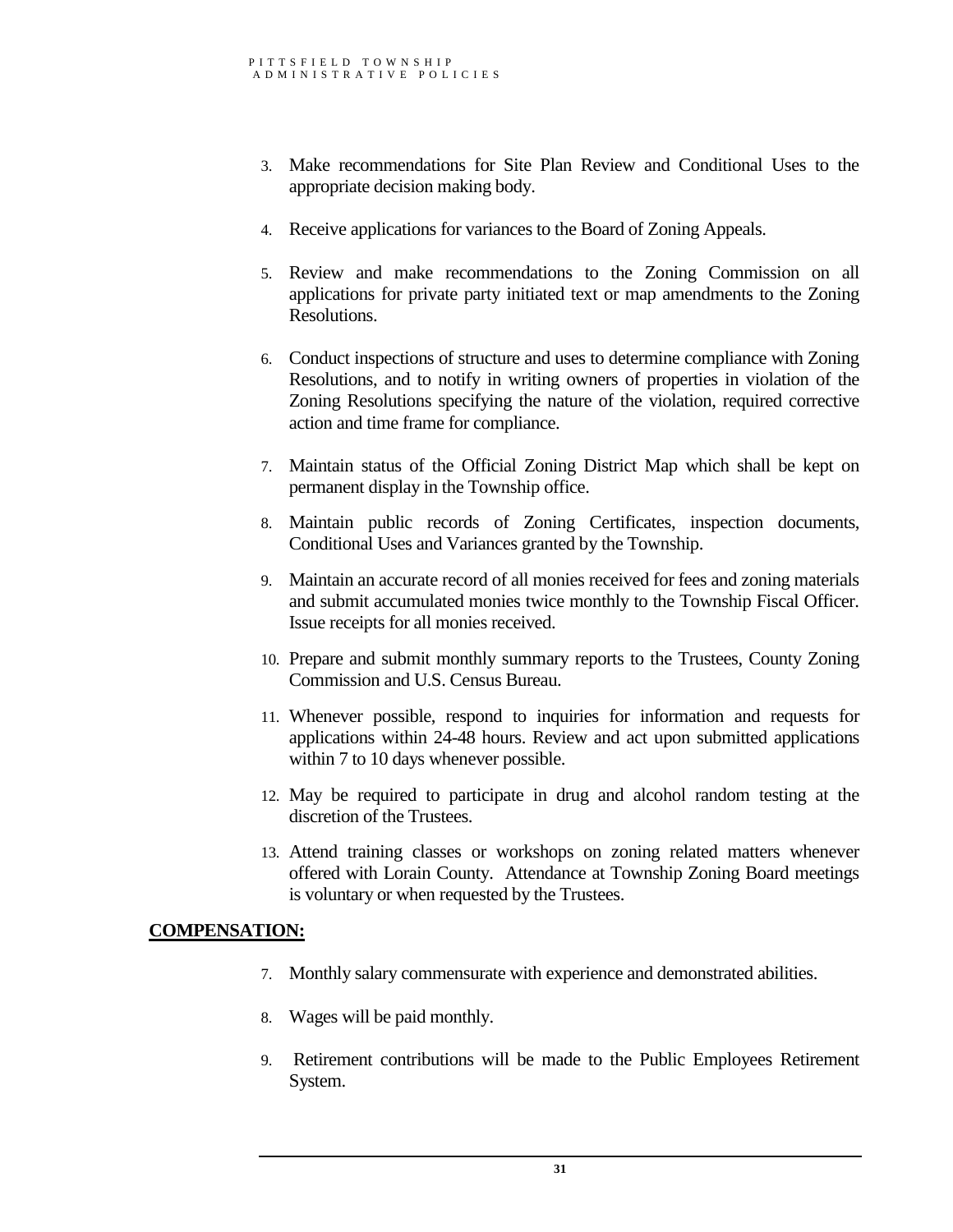- 10. There will be no sick leave, vacation days, or holiday pay included in this position.
- 11. The Township will provide a public officials bond for the position of Zoning Inspector.
- 12. The Trustees will administer an annual evaluation / review of all employees.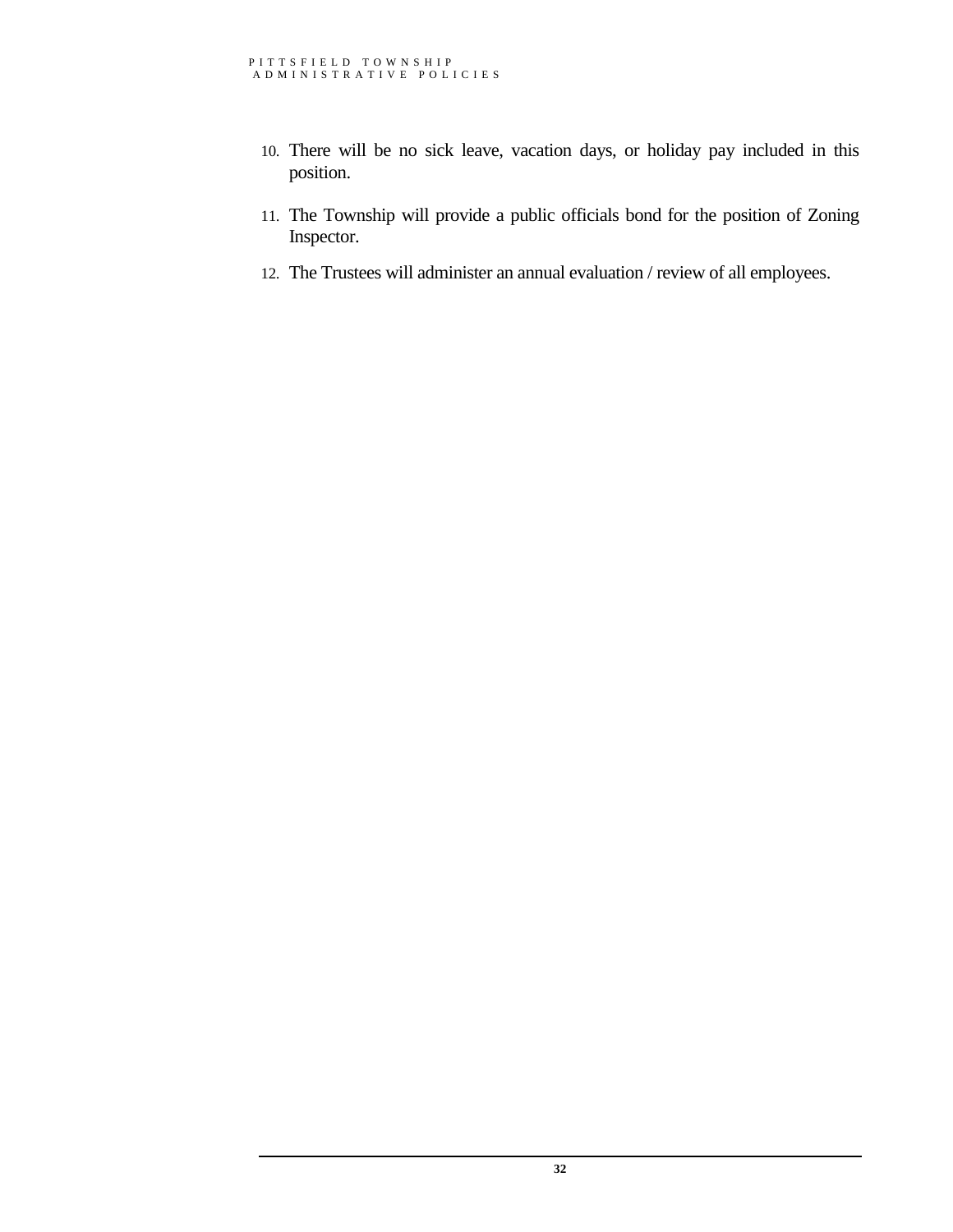## 3

## Pittsfield Township Zoning Fees

#### **Effective 10-1-06**

|                                                | <b>Current Fee</b> |
|------------------------------------------------|--------------------|
|                                                | \$225              |
| Duplex Houses w/ reflective sign<br>           | 325                |
| Accessory Building to 200 sq. ft.<br>.         | 50                 |
| Garages & Accessory Buildings 200 sq. ft. & up | <b>100</b>         |
| House Additions & Covered Porches              | 50                 |
|                                                | 50                 |
|                                                | 50                 |
| <b>Zoning Books (Electronic Media Free)</b>    | 10                 |
| <b>Construction Trailer Permit </b>            | 50                 |
|                                                | 10                 |
|                                                | <b>200</b>         |
|                                                | 50                 |
|                                                | 550                |
|                                                |                    |

The following permit applications require additional fee of \$200 to cover the expense of the necessary hearing. Multiple permit applications covered by the same hearing require one fee.

| Initial Commercial Building to 4000 sq. ft    | 300        |
|-----------------------------------------------|------------|
| Initial Commercial Building above 4000 sq. ft | 650        |
|                                               | <b>200</b> |
| <b>Commercial Building Additions</b>          | <b>200</b> |
|                                               | 35         |
|                                               | 35         |
|                                               | 600        |
|                                               | <b>200</b> |
|                                               | 50         |
|                                               | 50         |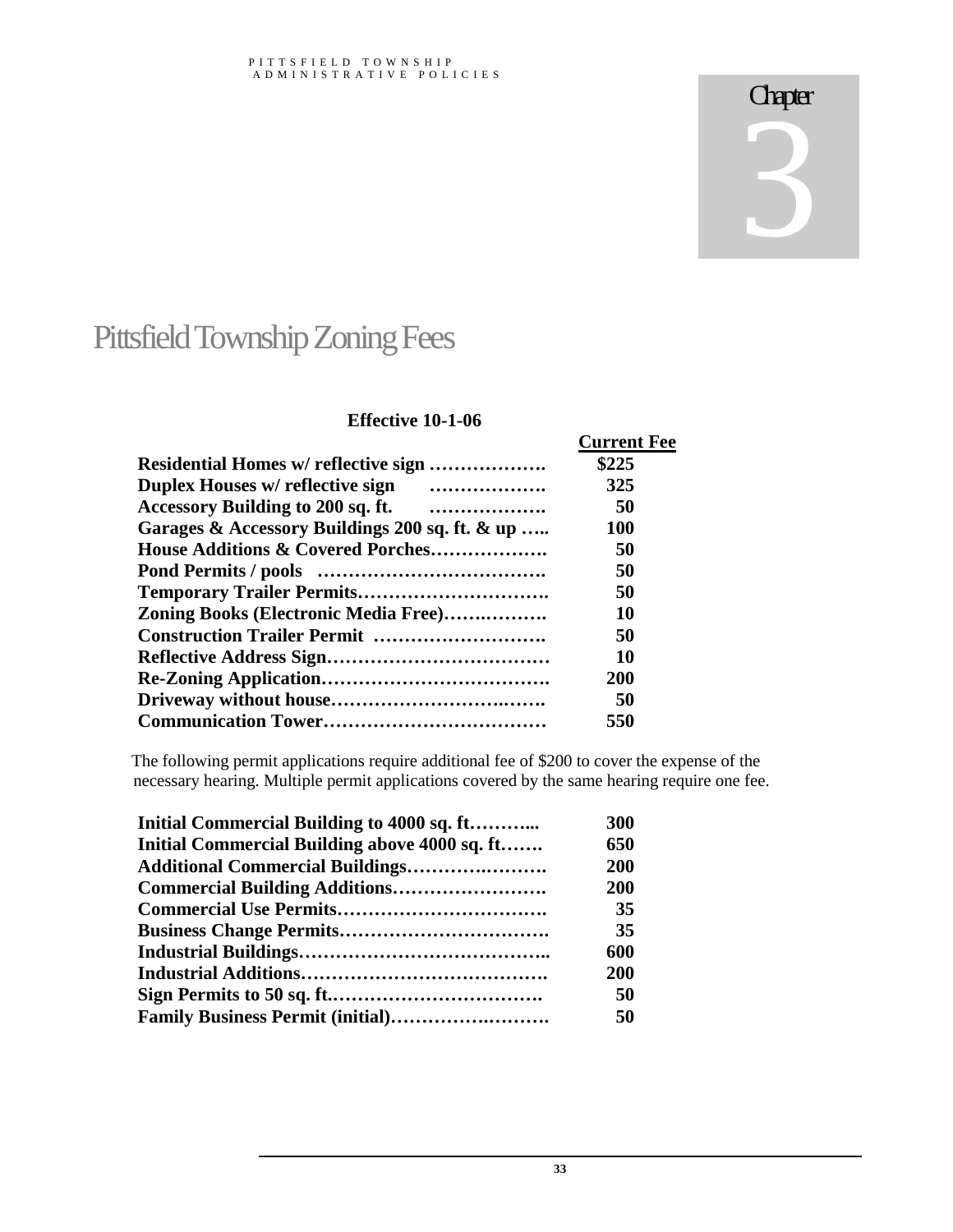### **Deposits Required for Projects: (Adopted October 21, 2002)**

| Commercial or Industrial Building*                   | \$650 |
|------------------------------------------------------|-------|
| Planned Commercial Development (BCR District)  3,000 |       |
|                                                      | 500   |
|                                                      |       |
| Townhouse or Attached Residential Development 1,500  |       |

**\*** Minimum deposits not required when building or additions are less than 5,000 sq. ft.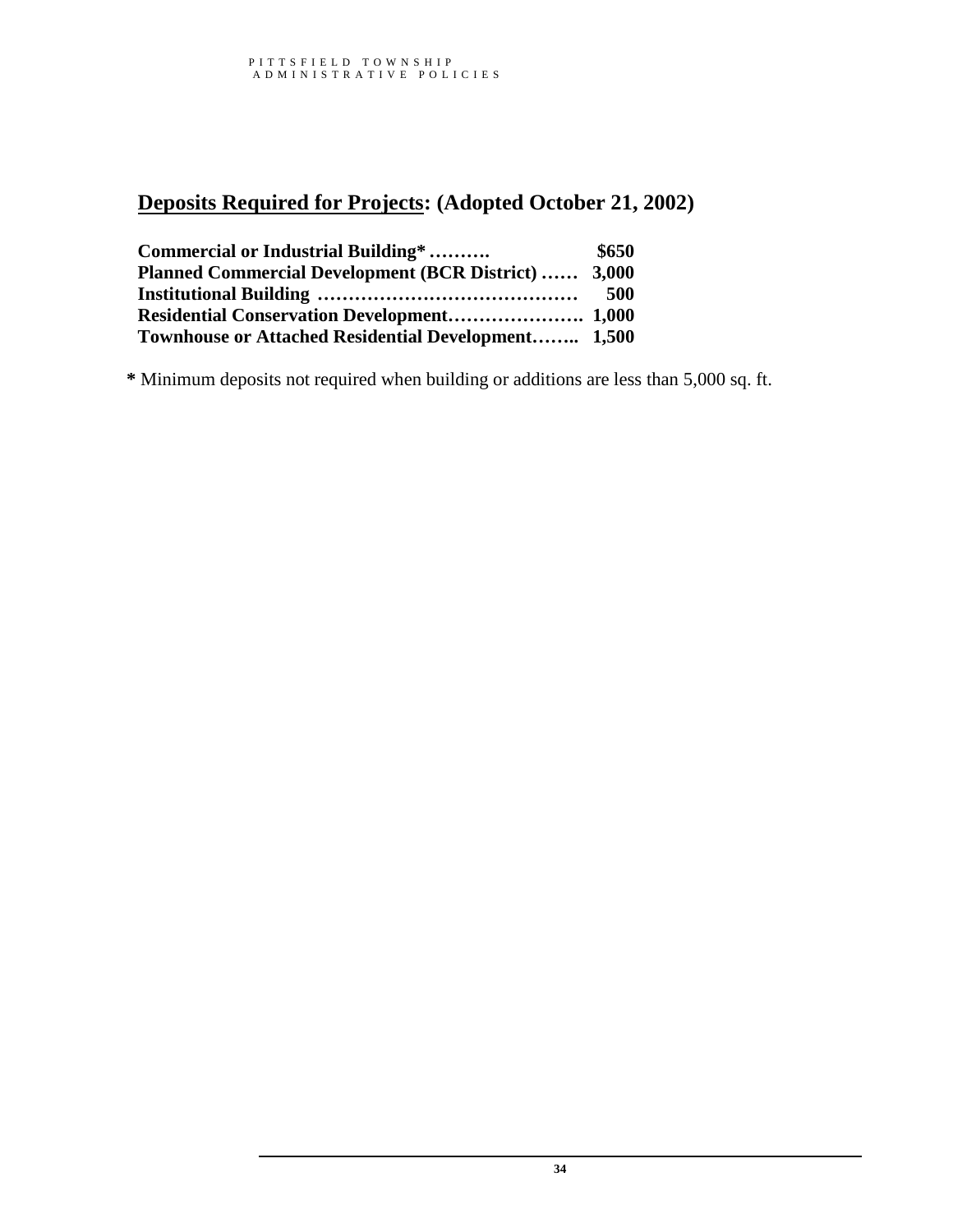## **Cemetery Fees**

### CEMETERY FEES

| Burial – Saturday, Sunday or Holiday – open and close\$450.00 |  |
|---------------------------------------------------------------|--|
|                                                               |  |
|                                                               |  |
|                                                               |  |
|                                                               |  |
|                                                               |  |
|                                                               |  |
|                                                               |  |
|                                                               |  |

Fees approved by Pittsfield Township Trustees – July 2, 2012 and December 2, 2013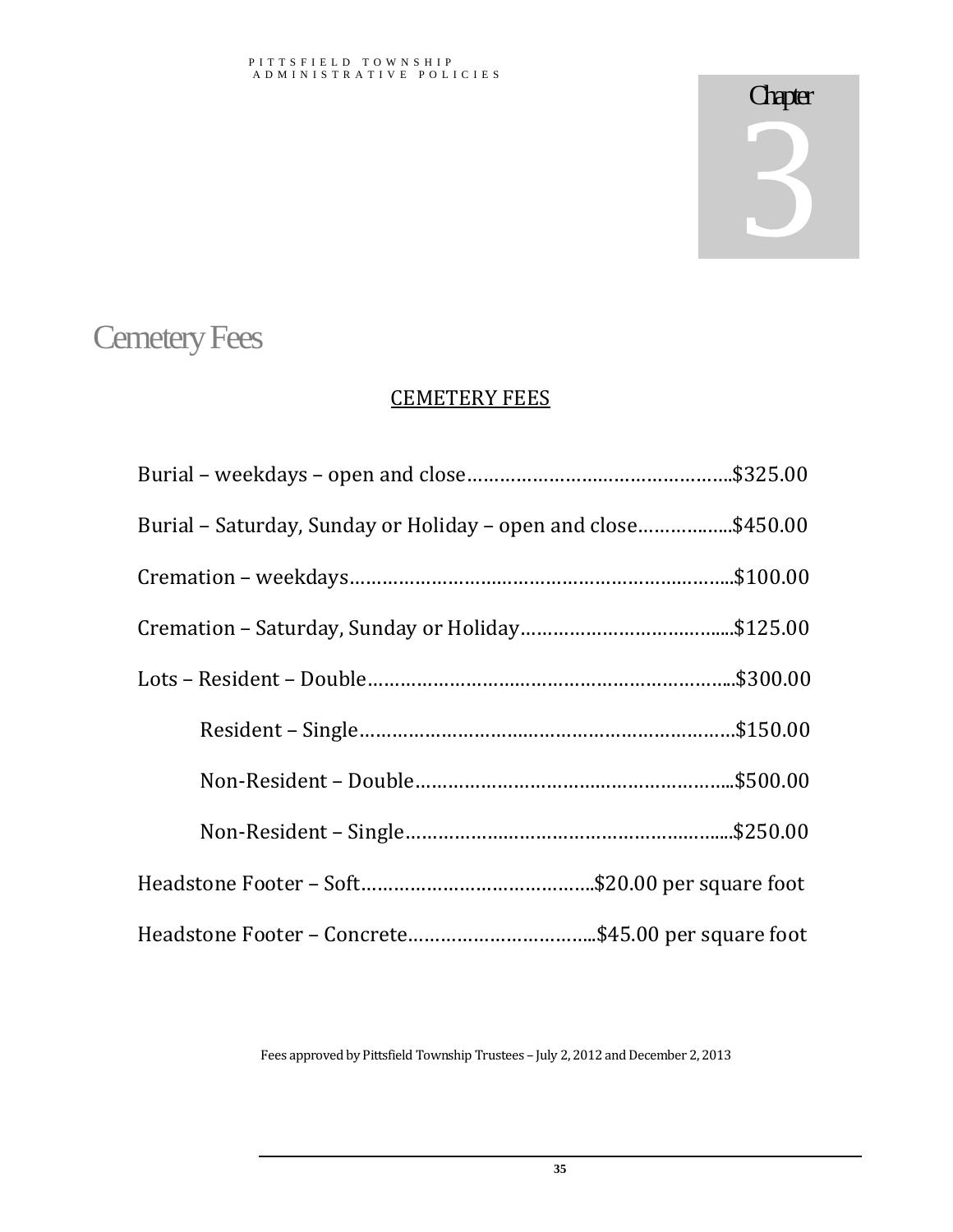3

## Township Hall Rental Fees

|                                                          |                |                | Non-        |
|----------------------------------------------------------|----------------|----------------|-------------|
|                                                          | Security       | Resident       | Resident    |
| Event                                                    | Deposit        | Rate           | <u>Rate</u> |
|                                                          |                |                |             |
| Wedding                                                  | 100            | 150            | 200         |
| <b>Business or Factory Party</b>                         | 100            | 200            | 200         |
| <b>Anniversary Party</b>                                 | 100            | 150            | 150         |
| <b>Open House</b>                                        | 100            | 150            | 150         |
| <b>Graduation Party</b>                                  | 100            | 150            | 150         |
| <b>Bowling Banquet</b>                                   | 50             | 75             | 100         |
| Birthday Party over 16                                   | 50             | 75             | 100         |
| Birthday Party under 16                                  | $\theta$       | 35             | 50          |
| Retirement/Go Away Party                                 | 50             | 75             | 100         |
| <b>Class Reunion</b>                                     | 100            | 150            | 150         |
| <b>Family Reunion</b>                                    | $\overline{0}$ | 40             | 60          |
| Shower-Bridal/Baby                                       | $\overline{0}$ | 35             | 50          |
| Day Meeting Till 5pm                                     | $\theta$       | 35             | 50          |
| <b>Evening Meeting</b>                                   | $\overline{0}$ | 35             | 50          |
| Pavilion                                                 | $\theta$       | $\overline{0}$ | 25          |
| Non-Profit Organization w/meals                          | 50             | 50             | 50          |
| <b>Banquet or Dinner Dance</b>                           | 50             | 150            | 150         |
| Anniversary Party (Pittsfield Resident 50 yrs. or older) |                | Free           |             |
| Funerals                                                 |                | Free           | 35          |
| Pig Roast or Clam Bake                                   | 100            | 200            | 200         |
| <b>First Communion</b>                                   | 50             | 75             | 75          |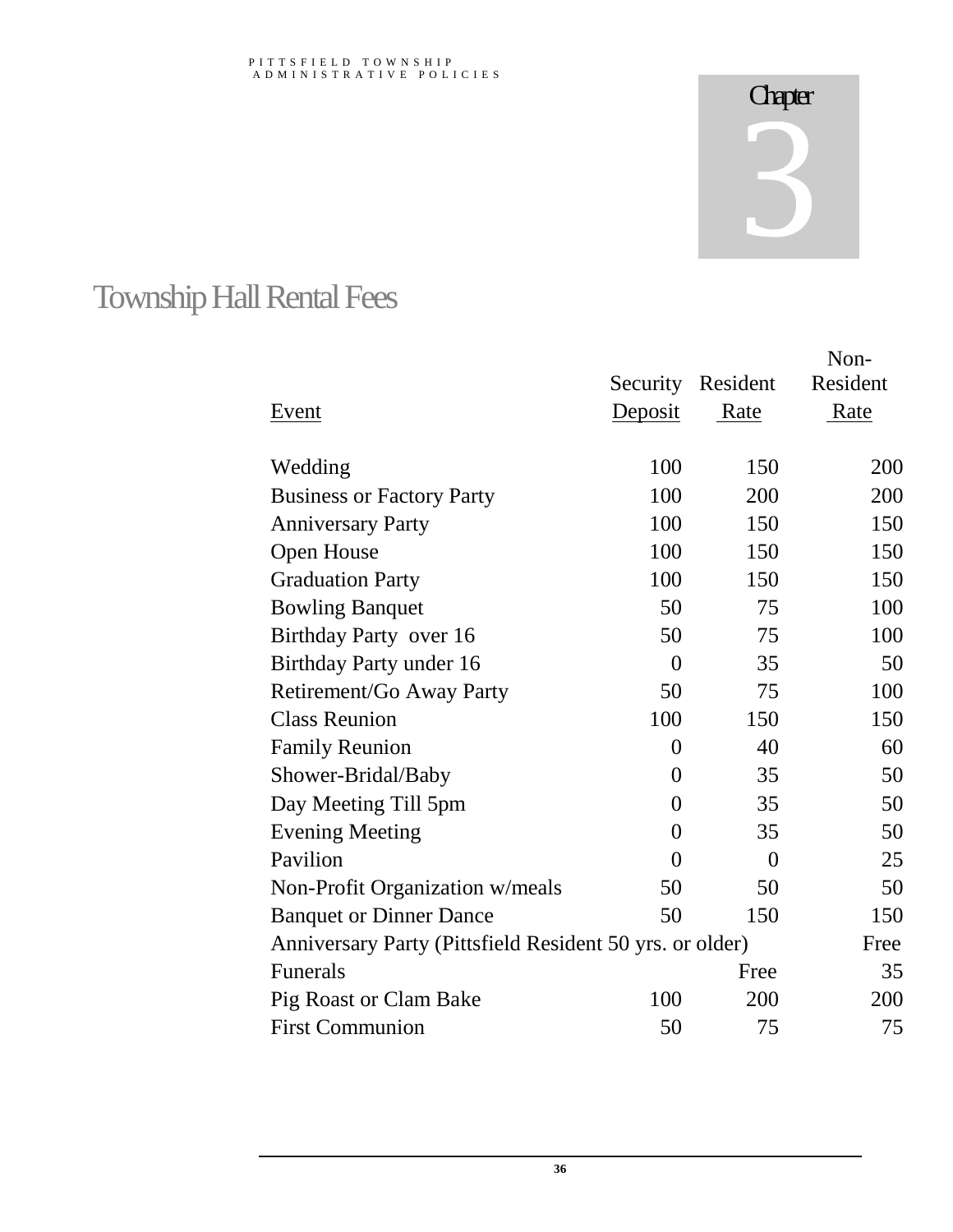#### P I T T S F I E L D T O W N S H I P A D M I N I S T R A T I V E P O L I C I E S